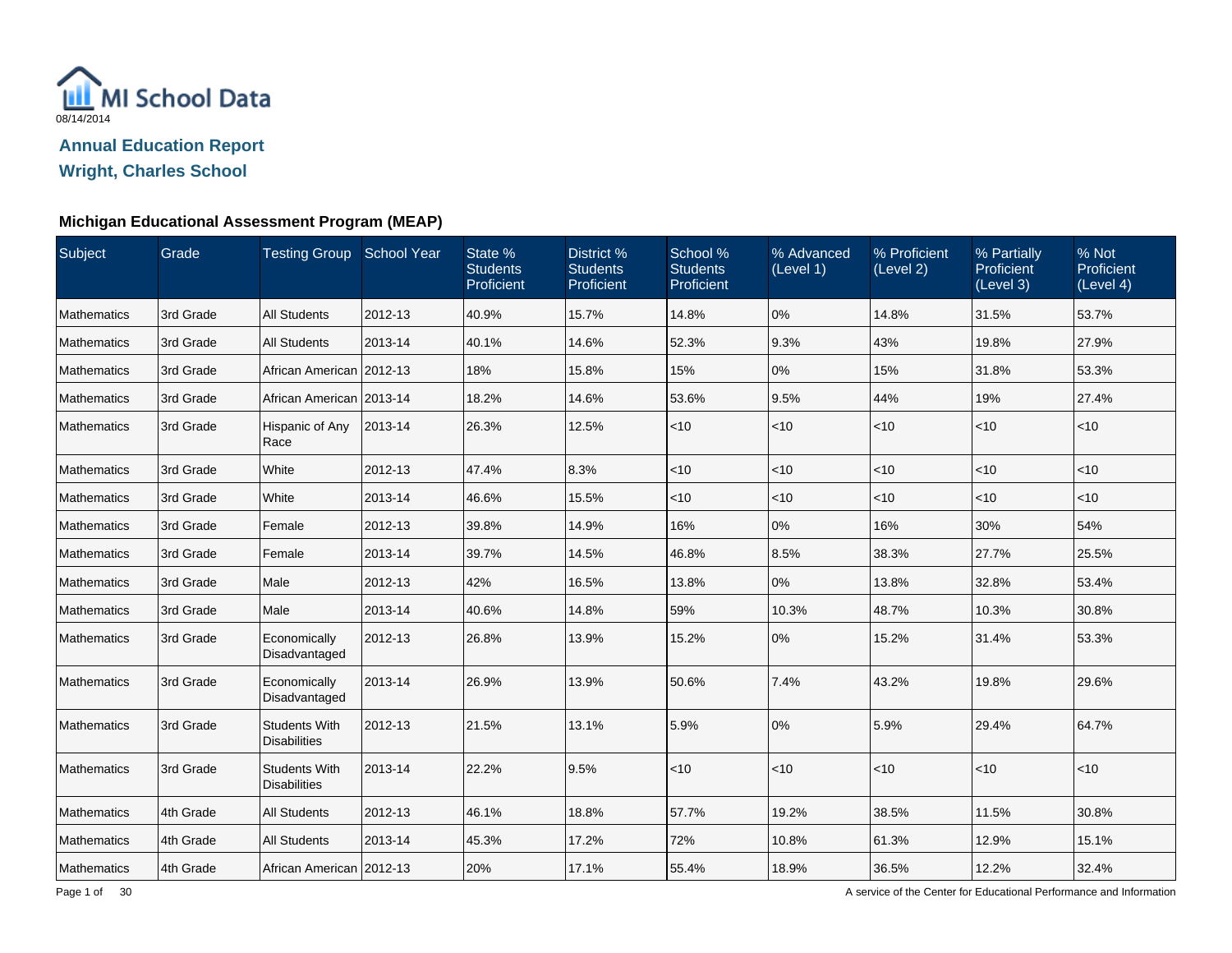

#### **Michigan Educational Assessment Program (MEAP)**

| Subject     | Grade     | Testing Group School Year                   |         | State %<br><b>Students</b><br>Proficient | District %<br><b>Students</b><br>Proficient | School %<br><b>Students</b><br>Proficient | % Advanced<br>(Level 1) | % Proficient<br>(Level 2) | % Partially<br>Proficient<br>(Level 3) | % Not<br>Proficient<br>(Level 4) |
|-------------|-----------|---------------------------------------------|---------|------------------------------------------|---------------------------------------------|-------------------------------------------|-------------------------|---------------------------|----------------------------------------|----------------------------------|
| Mathematics | 4th Grade | African American   2013-14                  |         | 18.2%                                    | 15.8%                                       | 72%                                       | 10.8%                   | 61.3%                     | 12.9%                                  | 15.1%                            |
| Mathematics | 4th Grade | Hispanic of Any<br>Race                     | 2012-13 | 33.3%                                    | 25.8%                                       | < 10                                      | $ $ < 10                | $ $ < 10                  | $<$ 10                                 | $<$ 10                           |
| Mathematics | 4th Grade | Female                                      | 2012-13 | 45.7%                                    | 18.4%                                       | 52.5%                                     | 17.5%                   | 35%                       | 20%                                    | 27.5%                            |
| Mathematics | 4th Grade | Female                                      | 2013-14 | 43.4%                                    | 16.5%                                       | 76.5%                                     | 13.7%                   | 62.7%                     | 11.8%                                  | 11.8%                            |
| Mathematics | 4th Grade | Male                                        | 2012-13 | 46.4%                                    | 19.2%                                       | 63.2%                                     | 21.1%                   | 42.1%                     | 2.6%                                   | 34.2%                            |
| Mathematics | 4th Grade | Male                                        | 2013-14 | 47.2%                                    | 18%                                         | 66.7%                                     | 7.1%                    | 59.5%                     | 14.3%                                  | 19%                              |
| Mathematics | 4th Grade | Economically<br>Disadvantaged               | 2012-13 | 31.1%                                    | 17.4%                                       | 60%                                       | 20%                     | 40%                       | 12%                                    | 28%                              |
| Mathematics | 4th Grade | Economically<br>Disadvantaged               | 2013-14 | 29.5%                                    | 16.7%                                       | 71.3%                                     | 11.5%                   | 59.8%                     | 13.8%                                  | 14.9%                            |
| Mathematics | 4th Grade | English<br>Language<br>Learners             | 2012-13 | 24.4%                                    | 26.5%                                       | < 10                                      | $ $ < 10                | $ $ < 10                  | < 10                                   | $<$ 10                           |
| Mathematics | 4th Grade | <b>Students With</b><br><b>Disabilities</b> | 2012-13 | 23%                                      | 7%                                          | 9.1%                                      | 9.1%                    | 0%                        | 18.2%                                  | 72.7%                            |
| Mathematics | 4th Grade | <b>Students With</b><br><b>Disabilities</b> | 2013-14 | 23.2%                                    | 10.6%                                       | 37.5%                                     | 0%                      | 37.5%                     | 12.5%                                  | 50%                              |
| Reading     | 3rd Grade | <b>All Students</b>                         | 2012-13 | 66.5%                                    | 42.7%                                       | 72.2%                                     | 1.9%                    | 70.4%                     | 15.7%                                  | 12%                              |
| Reading     | 3rd Grade | <b>All Students</b>                         | 2013-14 | 61.3%                                    | 35.3%                                       | 65.9%                                     | 9.1%                    | 56.8%                     | 26.1%                                  | 8%                               |
| Reading     | 3rd Grade | African American 2012-13                    |         | 44.8%                                    | 43.2%                                       | 72%                                       | 1.9%                    | 70.1%                     | 15.9%                                  | 12.1%                            |
| Reading     | 3rd Grade | African American   2013-14                  |         | 37.3%                                    | 36.2%                                       | 66.3%                                     | 9.3%                    | 57%                       | 25.6%                                  | 8.1%                             |
| Reading     | 3rd Grade | Hispanic of Any<br>Race                     | 2013-14 | 46.9%                                    | 28%                                         | $<10$                                     | $ $ < 10                | $<$ 10                    | $<$ 10                                 | $<$ 10                           |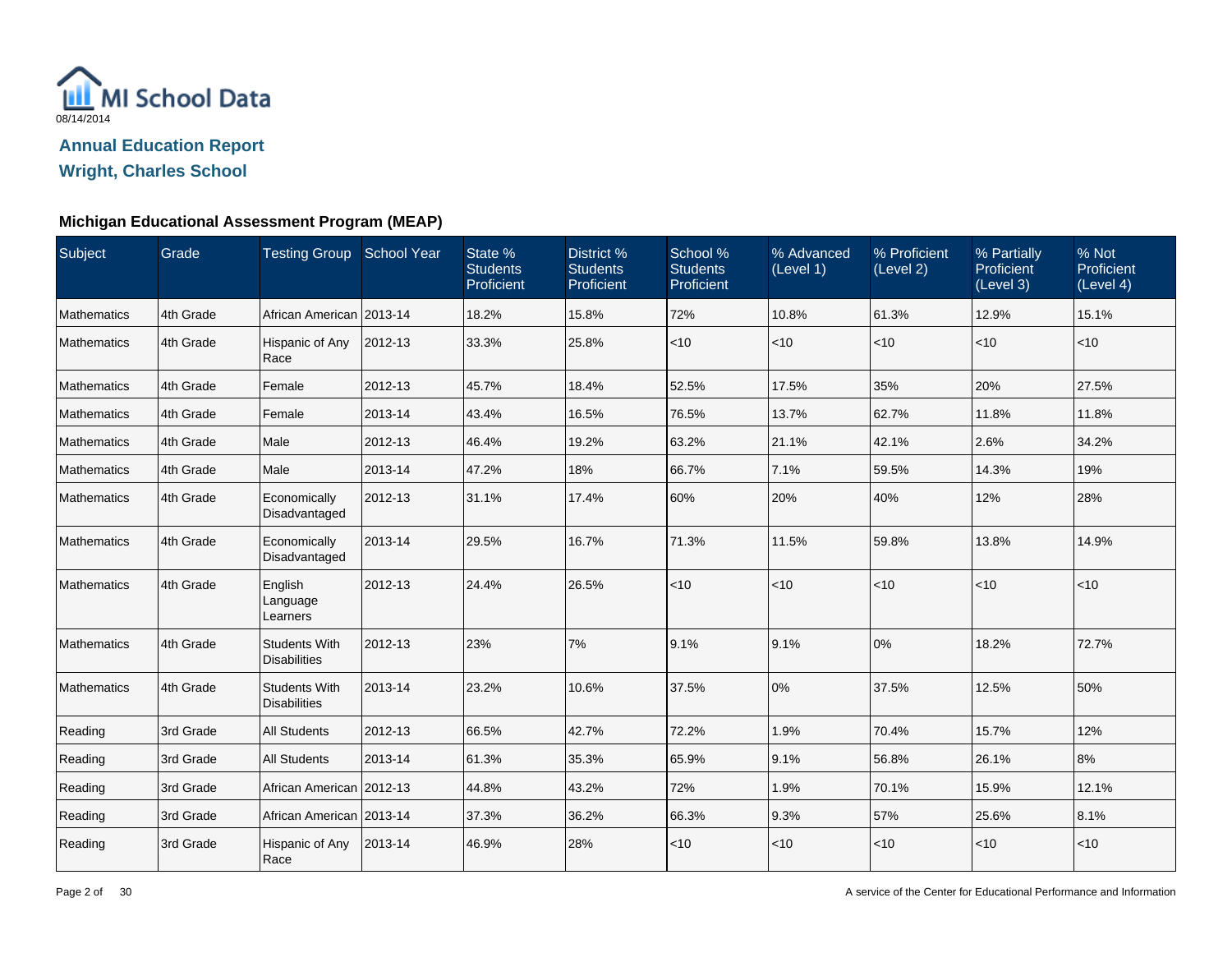

**Wright, Charles School**

### **Michigan Educational Assessment Program (MEAP)**

| Subject | Grade     | Testing Group School Year                   |         | State %<br><b>Students</b><br>Proficient | District %<br><b>Students</b><br>Proficient | School %<br><b>Students</b><br>Proficient | % Advanced<br>(Level 1) | % Proficient<br>(Level 2) | % Partially<br>Proficient<br>(Level 3) | % Not<br>Proficient<br>(Level 4) |
|---------|-----------|---------------------------------------------|---------|------------------------------------------|---------------------------------------------|-------------------------------------------|-------------------------|---------------------------|----------------------------------------|----------------------------------|
| Reading | 3rd Grade | White                                       | 2012-13 | 73%                                      | 41%                                         | $<$ 10                                    | $<$ 10                  | <10                       | $<$ 10                                 | $<$ 10                           |
| Reading | 3rd Grade | White                                       | 2013-14 | 68.8%                                    | 39.2%                                       | $<$ 10                                    | < 10                    | $<$ 10                    | $<$ 10                                 | <10                              |
| Reading | 3rd Grade | Female                                      | 2012-13 | 70.2%                                    | 45.7%                                       | 80%                                       | 0%                      | 80%                       | 10%                                    | 10%                              |
| Reading | 3rd Grade | Female                                      | 2013-14 | 64.1%                                    | 37%                                         | 66%                                       | 12.8%                   | 53.2%                     | 25.5%                                  | 8.5%                             |
| Reading | 3rd Grade | Male                                        | 2012-13 | 63%                                      | 39.7%                                       | 65.5%                                     | 3.4%                    | 62.1%                     | 20.7%                                  | 13.8%                            |
| Reading | 3rd Grade | Male                                        | 2013-14 | 58.6%                                    | 33.8%                                       | 65.9%                                     | 4.9%                    | 61%                       | 26.8%                                  | 7.3%                             |
| Reading | 3rd Grade | Economically<br>Disadvantaged               | 2012-13 | 53.8%                                    | 40.5%                                       | 73.3%                                     | 1.9%                    | 71.4%                     | 16.2%                                  | 10.5%                            |
| Reading | 3rd Grade | Economically<br>Disadvantaged               | 2013-14 | 47.9%                                    | 34.4%                                       | 63.9%                                     | 7.2%                    | 56.6%                     | 27.7%                                  | 8.4%                             |
| Reading | 3rd Grade | <b>Students With</b><br><b>Disabilities</b> | 2012-13 | 37.9%                                    | 31.2%                                       | 44.4%                                     | 0%                      | 44.4%                     | 27.8%                                  | 27.8%                            |
| Reading | 3rd Grade | <b>Students With</b><br><b>Disabilities</b> | 2013-14 | 35.1%                                    | 21%                                         | $<$ 10                                    | < 10                    | $<$ 10                    | <10                                    | $<$ 10                           |
| Reading | 4th Grade | <b>All Students</b>                         | 2012-13 | 68.1%                                    | 40.7%                                       | 79.5%                                     | 1.3%                    | 78.2%                     | 15.4%                                  | 5.1%                             |
| Reading | 4th Grade | <b>All Students</b>                         | 2013-14 | 70%                                      | 42.6%                                       | 80.9%                                     | 2.1%                    | 78.7%                     | 9.6%                                   | 9.6%                             |
| Reading | 4th Grade | African American 2012-13                    |         | 43%                                      | 39.6%                                       | 78.4%                                     | 1.4%                    | 77%                       | 16.2%                                  | 5.4%                             |
| Reading | 4th Grade | African American l2013-14                   |         | 47.6%                                    | 41.8%                                       | 80.9%                                     | 2.1%                    | 78.7%                     | 9.6%                                   | 9.6%                             |
| Reading | 4th Grade | Hispanic of Any<br>Race                     | 2012-13 | 57.5%                                    | 46.2%                                       | $<$ 10                                    | < 10                    | $<$ 10                    | $<$ 10                                 | $<$ 10                           |
| Reading | 4th Grade | Female                                      | 2012-13 | 71.1%                                    | 43.7%                                       | 82.9%                                     | 2.4%                    | 80.5%                     | 17.1%                                  | 10%                              |
| Reading | 4th Grade | Female                                      | 2013-14 | 73%                                      | 46.6%                                       | 86.5%                                     | 1.9%                    | 84.6%                     | 9.6%                                   | 3.8%                             |
| Reading | 4th Grade | Male                                        | 2012-13 | 65.1%                                    | 37.7%                                       | 75.7%                                     | 0%                      | 75.7%                     | 13.5%                                  | 10.8%                            |

A service of the Center for Educational Performance and Information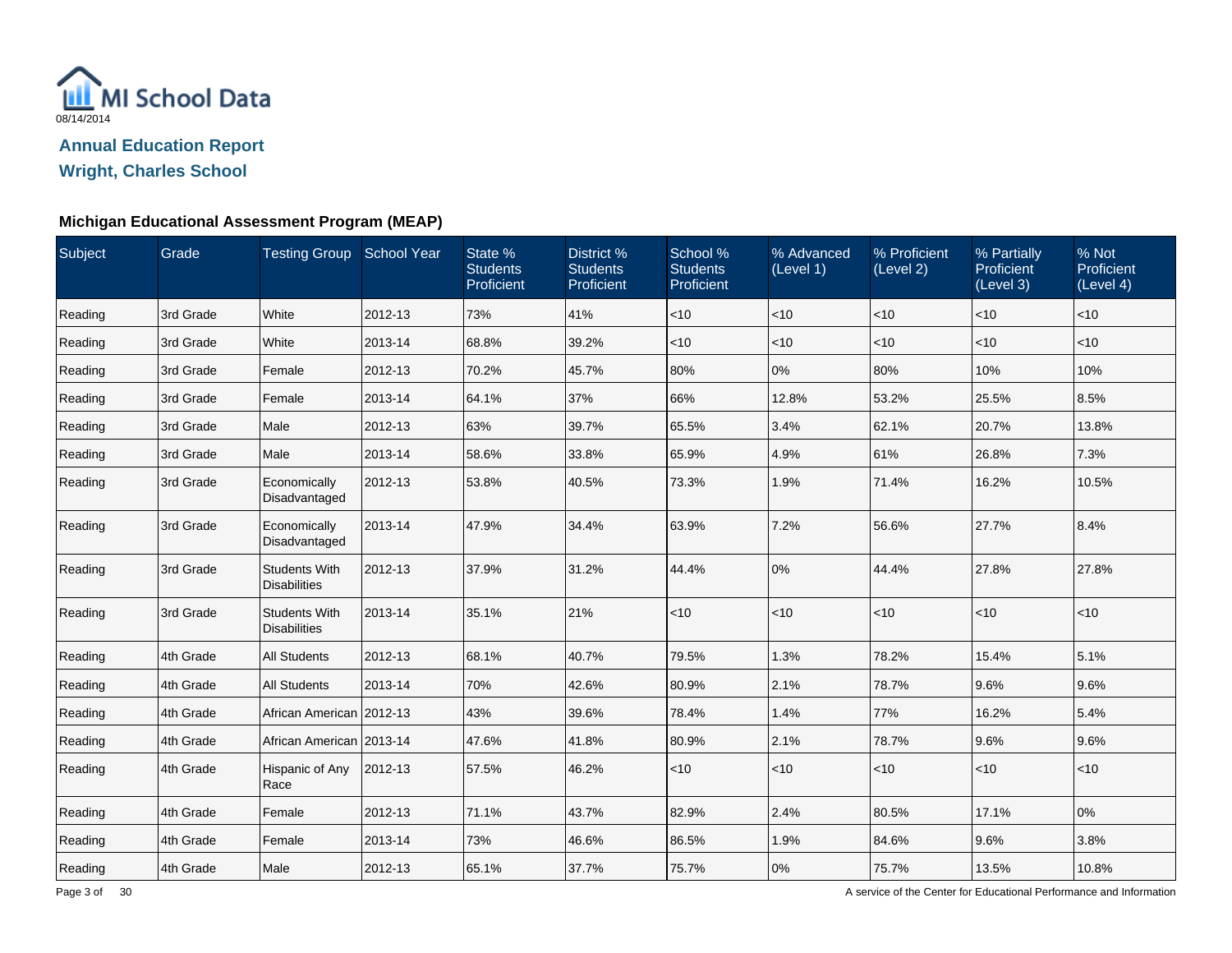

**Wright, Charles School**

#### **Michigan Educational Assessment Program (MEAP)**

| Subject | Grade      | <b>Testing Group</b>                        | <b>School Year</b> | State %<br><b>Students</b><br>Proficient | District %<br><b>Students</b><br>Proficient | School %<br><b>Students</b><br>Proficient | % Advanced<br>(Level 1) | % Proficient<br>(Level 2) | % Partially<br>Proficient<br>(Level 3) | % Not<br>Proficient<br>(Level 4) |
|---------|------------|---------------------------------------------|--------------------|------------------------------------------|---------------------------------------------|-------------------------------------------|-------------------------|---------------------------|----------------------------------------|----------------------------------|
| Reading | 4th Grade  | Male                                        | 2013-14            | 67%                                      | 38.7%                                       | 73.8%                                     | 2.4%                    | 71.4%                     | 9.5%                                   | 16.7%                            |
| Reading | 4th Grade  | Economically<br>Disadvantaged               | 2012-13            | 55.1%                                    | 38.7%                                       | 80%                                       | 1.3%                    | 178.7%                    | 14.7%                                  | 5.3%                             |
| Reading | 14th Grade | Economically<br>Disadvantaged               | $ 2013 - 14$       | 57.3%                                    | 40.9%                                       | 80.7%                                     | 2.3%                    | 78.4%                     | 10.2%                                  | 9.1%                             |
| Reading | 4th Grade  | English<br>Language<br>Learners             | $ 2012 - 13 $      | 39.1%                                    | 46.4%                                       | $ $ < 10                                  | < 10                    | l<10                      | $\leq 10$                              | < 10                             |
| Reading | 4th Grade  | Students With<br><b>Disabilities</b>        | 2012-13            | 38.3%                                    | 22.1%                                       | 54.5%                                     | 0%                      | 54.5%                     | 9.1%                                   | 36.4%                            |
| Reading | 14th Grade | <b>Students With</b><br><b>Disabilities</b> | 2013-14            | 41.6%                                    | 24.1%                                       | 56.3%                                     | 0%                      | 56.3%                     | 6.3%                                   | 37.5%                            |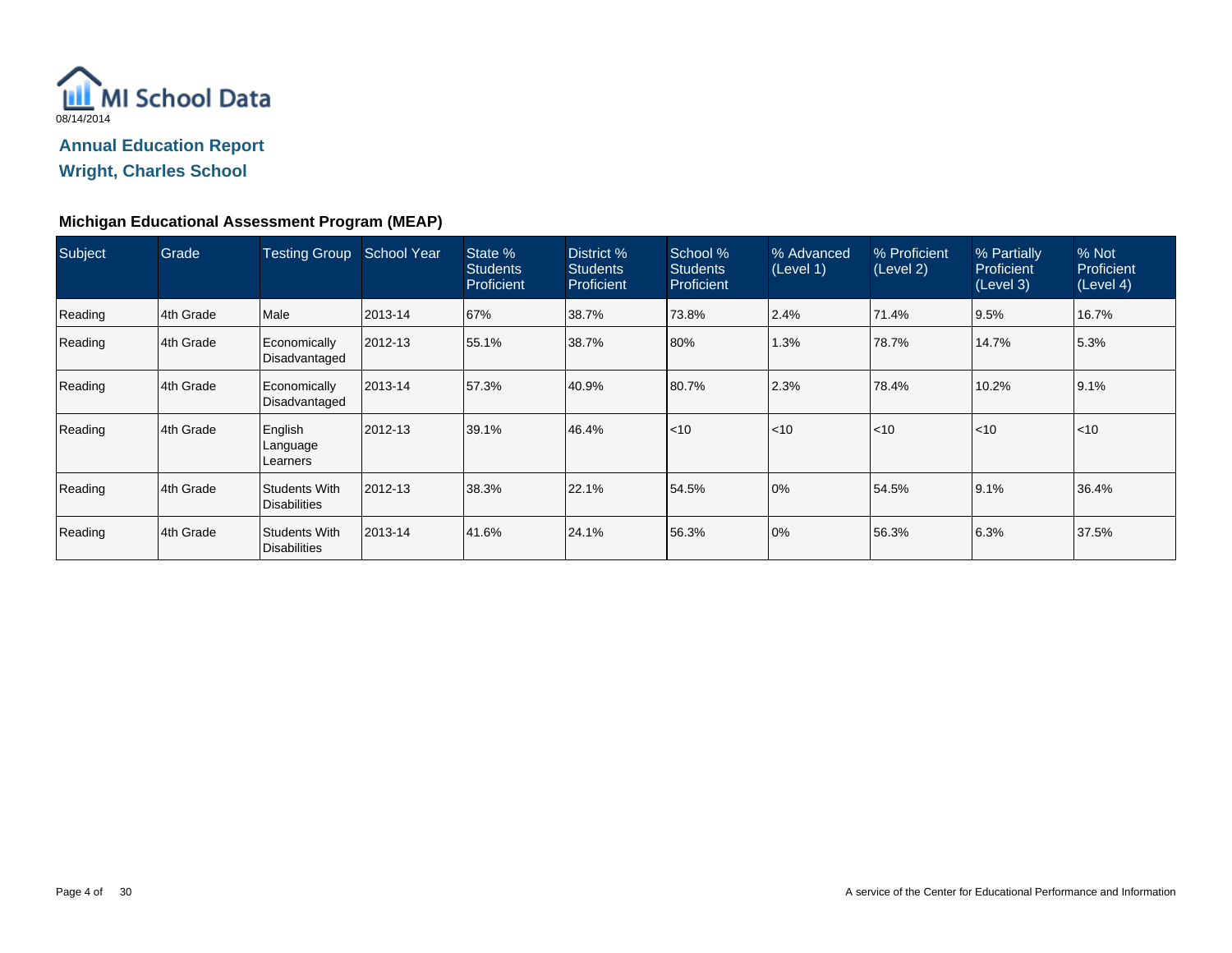

**Wright, Charles School**

### **Michigan Merit Examination (MME)**

| Subject | Grade | <b>Testing Group School Year</b> |  | State %<br>Students<br>Proficient | District %<br><b>Students</b><br><b>Proficient</b> | School %<br><b>Students</b><br><b>Proficient</b> | % Advanced<br>(Level 1) | % Proficient<br>(Level 2) | % Partially<br><b>Proficient</b><br>(Level 3) | % Not<br><b>Proficient</b><br>(Level 4) |
|---------|-------|----------------------------------|--|-----------------------------------|----------------------------------------------------|--------------------------------------------------|-------------------------|---------------------------|-----------------------------------------------|-----------------------------------------|
|---------|-------|----------------------------------|--|-----------------------------------|----------------------------------------------------|--------------------------------------------------|-------------------------|---------------------------|-----------------------------------------------|-----------------------------------------|

No Data to Display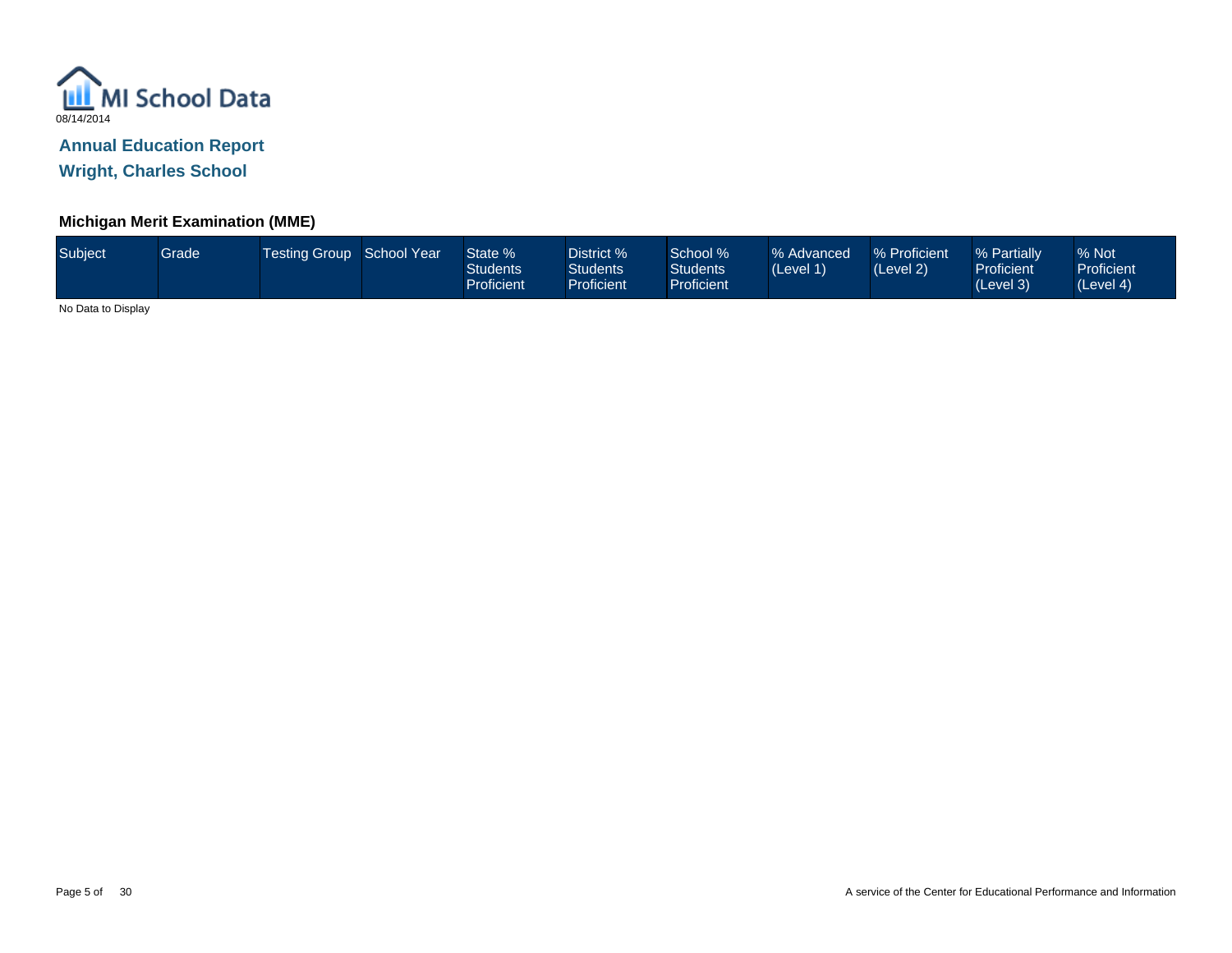

#### **Michigan Educational Assessment Program Access (MEAP - Access)**

| Subject                 | Grade     | <b>Testing Group</b>          | <b>School Year</b> | State %<br><b>Students</b><br>Proficient | District %<br><b>Students</b><br>Proficient | School %<br><b>Students</b><br>Proficient | % Exceeded | % Met    | % Progressing                                                              |
|-------------------------|-----------|-------------------------------|--------------------|------------------------------------------|---------------------------------------------|-------------------------------------------|------------|----------|----------------------------------------------------------------------------|
| Mathematics             | 3rd Grade | <b>All Students</b>           | 2012-13            | 63.7%                                    | 62.4%                                       | < 10                                      | $<$ 10     | $ $ < 10 | $<$ 10                                                                     |
| <b>Mathematics</b>      | 3rd Grade | <b>All Students</b>           | 2013-14            | 61.9%                                    | 64.1%                                       | 0%                                        | 0%         | 0%       | 100%                                                                       |
| Mathematics             | 3rd Grade | African American              | 2012-13            | 56.5%                                    | 69.8%                                       | $<$ 10                                    | $<$ 10     | < 10     | < 10                                                                       |
| <b>Mathematics</b>      | 3rd Grade | African American              | 2013-14            | 52.5%                                    | 65.9%                                       | 0%                                        | 0%         | 0%       | 100%                                                                       |
| <b>Mathematics</b>      | 3rd Grade | Female                        | 2012-13            | 58.4%                                    | 52.5%                                       | $<$ 10                                    | $<$ 10     | $ $ < 10 | $<$ 10                                                                     |
| <b>Mathematics</b>      | 3rd Grade | Male                          | 2013-14            | 64.4%                                    | 65.9%                                       | < 10                                      | $<$ 10     | $ $ < 10 | $<$ 10                                                                     |
| Mathematics             | 3rd Grade | Economically<br>Disadvantaged | 2012-13            | 62.4%                                    | 66%                                         | < 10                                      | < 10       | $ $ < 10 | < 10                                                                       |
| <b>Mathematics</b>      | 3rd Grade | Economically<br>Disadvantaged | 2013-14            | 59.4%                                    | 62.1%                                       | 0%                                        | 0%         | 0%       | 100%                                                                       |
| Mathematics             | 4th Grade | <b>All Students</b>           | 2013-14            | 55.3%                                    | 49.7%                                       | $<$ 10                                    | < 10       | $ $ < 10 | <10                                                                        |
| Mathematics             | 4th Grade | African American              | 2013-14            | 46.3%                                    | 53.1%                                       | < 10                                      | < 10       | $ $ < 10 | < 10                                                                       |
| Mathematics             | 4th Grade | Male                          | 2013-14            | 56.2%                                    | 47.1%                                       | $<$ 10                                    | < 10       | $ $ < 10 | $<$ 10                                                                     |
| <b>Mathematics</b>      | 4th Grade | Economically<br>Disadvantaged | 2013-14            | 53.4%                                    | 50%                                         | < 10                                      | < 10       | $ $ < 10 | < 10                                                                       |
| Reading                 | 3rd Grade | <b>All Students</b>           | 2012-13            | 39.3%                                    | 41.4%                                       | <10                                       | <10        | < 10     | < 10                                                                       |
| Reading                 | 3rd Grade | All Students                  | 2013-14            | 38.7%                                    | 42.2%                                       | $<$ 10                                    | < 10       | $ $ < 10 | < 10                                                                       |
| Reading                 | 3rd Grade | African American              | 2012-13            | 34.2%                                    | 44.4%                                       | $<$ 10                                    | $<$ 10     | < 10     | $<$ 10                                                                     |
| Reading                 | 3rd Grade | African American              | 2013-14            | 30.4%                                    | 44%                                         | $<$ 10                                    | $<$ 10     | $ $ < 10 | $<$ 10                                                                     |
| Reading                 | 3rd Grade | Female                        | 2012-13            | 41.5%                                    | 38.1%                                       | $<10$                                     | $<$ 10     | $ $ < 10 | $<$ 10                                                                     |
| Reading                 | 3rd Grade | Male                          | 2013-14            | 38.9%                                    | 47.1%                                       | < 10                                      | $<$ 10     | $ $ < 10 | < 10                                                                       |
| Reading<br>Page 6 of 30 | 3rd Grade | Economically<br>Disadvantaged | 2012-13            | 34.6%                                    | 43.1%                                       | <10                                       | < 10       | < 10     | ~10<br>A service of the Center for Educational Performance and Information |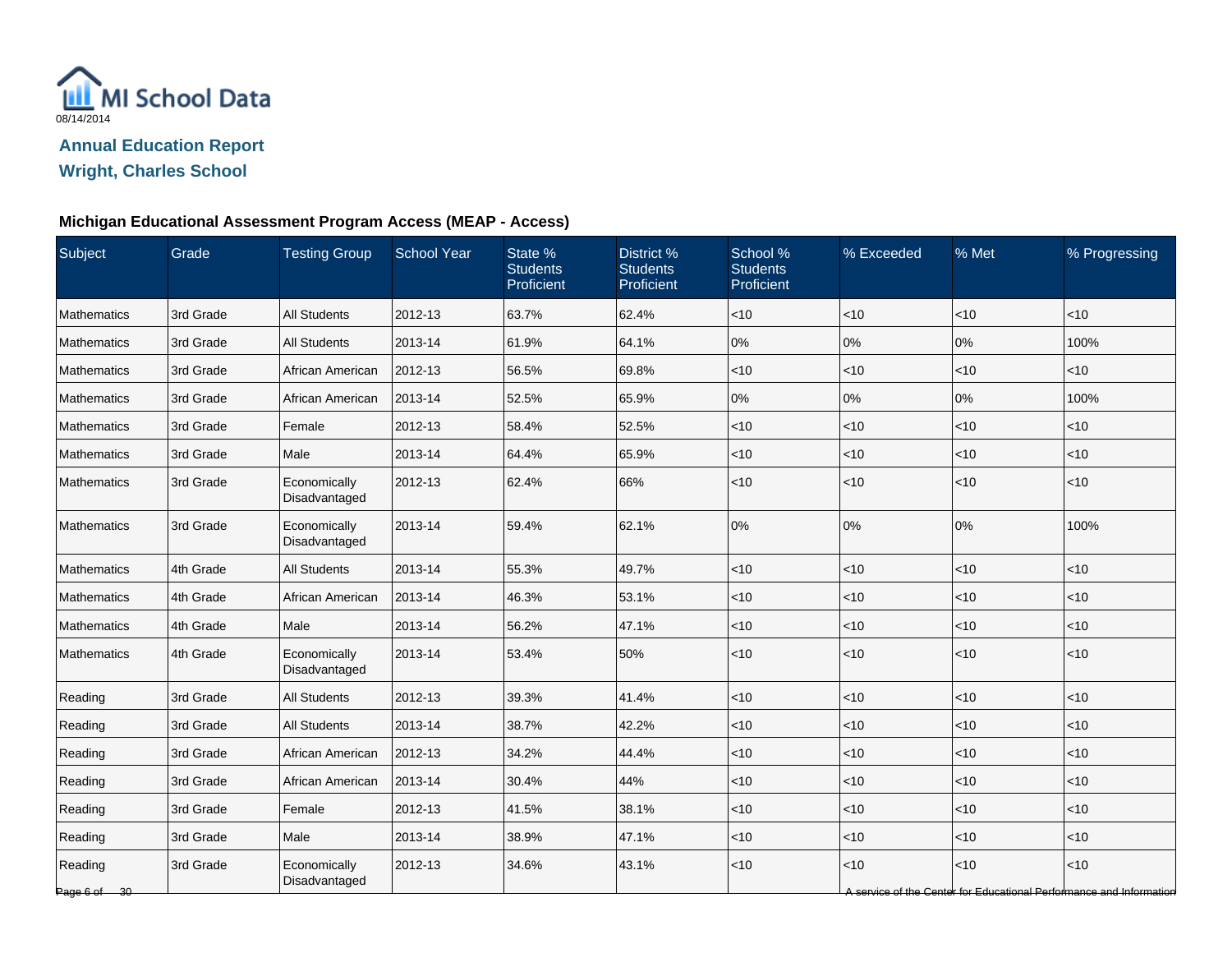

## **Wright, Charles School**

### **Michigan Educational Assessment Program Access (MEAP - Access)**

| Subject | Grade     | <b>Testing Group</b>          | <b>School Year</b> | State %<br><b>Students</b><br>Proficient | District %<br><b>Students</b><br>Proficient | School %<br><b>Students</b><br>Proficient | % Exceeded       | % Met            | % Progressing |
|---------|-----------|-------------------------------|--------------------|------------------------------------------|---------------------------------------------|-------------------------------------------|------------------|------------------|---------------|
| Reading | 3rd Grade | Economically<br>Disadvantaged | 2013-14            | 34.6%                                    | 40.2%                                       | < 10                                      | $ $ < 10         | $\mathsf{I}$ <10 | $ $ < 10      |
| Reading | 4th Grade | <b>All Students</b>           | 2013-14            | 45.6%                                    | 39.9%                                       | $<$ 10                                    | $ $ < 10         | $\leq 10$        | l<10          |
| Reading | 4th Grade | African American              | 2013-14            | 35.2%                                    | 42%                                         | $<$ 10                                    | $ $ < 10         | $ $ < 10         | $\leq 10$     |
| Reading | 4th Grade | Male                          | 2013-14            | 45.4%                                    | 38.7%                                       | $<$ 10                                    | $\mathsf{I}$ <10 | $ $ < 10         | l<10          |
| Reading | 4th Grade | Economically<br>Disadvantaged | 2013-14            | 41.3%                                    | 40%                                         | $\leq 10$                                 | $ $ < 10         | < 10             | $\leq 10$     |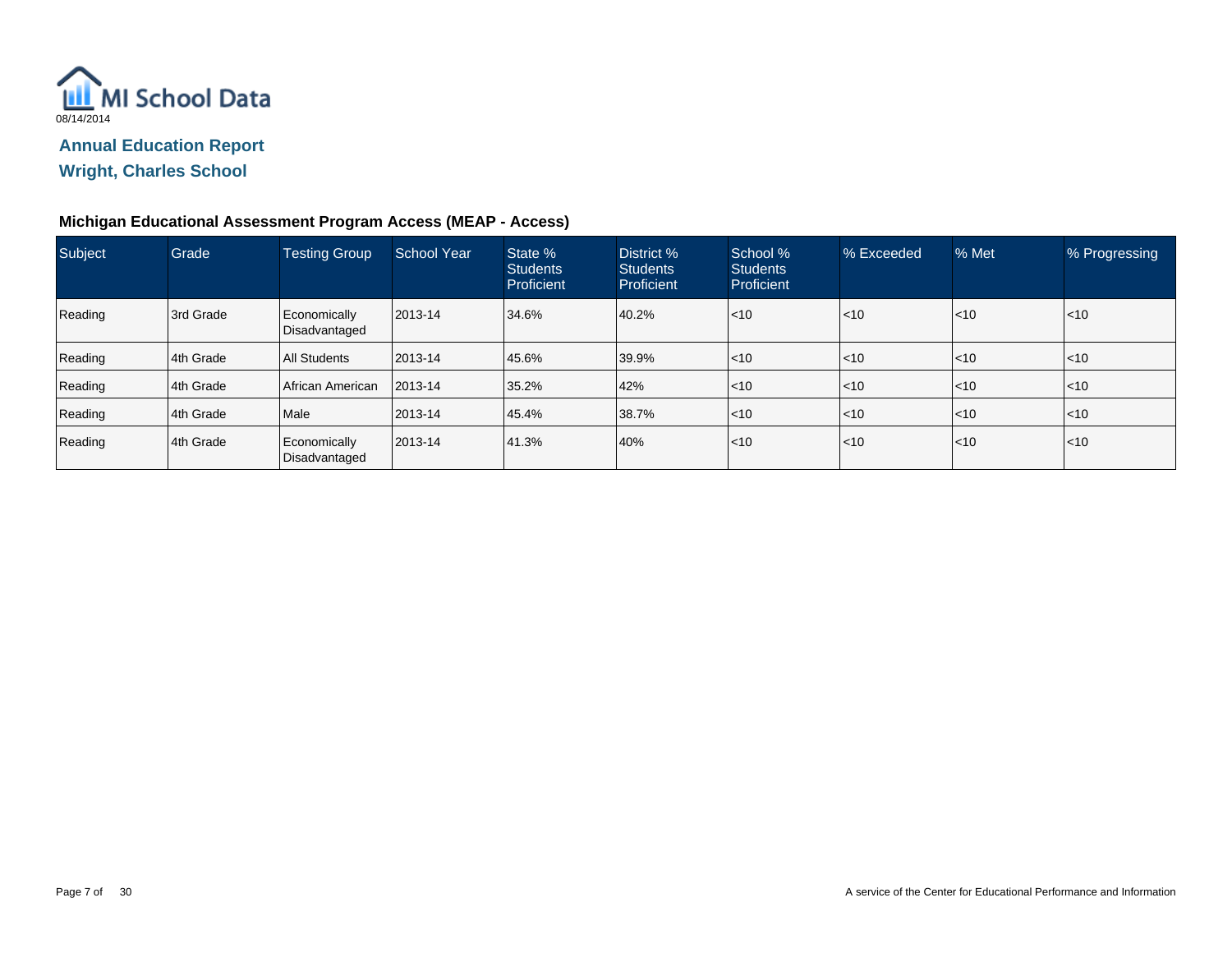

### **MI-Access Functional Independence**

| <b>Subject</b>          | Grade     | <b>Testing Group</b>          | School Year | State %<br><b>Students</b><br>Proficient | District %<br><b>Students</b><br>Proficient | School %<br><b>Students</b><br>Proficient | % Surpassed<br>(Level 1) | % Attained<br>(Level 2) | % Emerging<br>(Level 3)                                                       |
|-------------------------|-----------|-------------------------------|-------------|------------------------------------------|---------------------------------------------|-------------------------------------------|--------------------------|-------------------------|-------------------------------------------------------------------------------|
| <b>Mathematics</b>      | 3rd Grade | <b>All Students</b>           | 2012-13     | 77.5%                                    | 62.7%                                       | $<$ 10                                    | <10                      | < 10                    | $<$ 10                                                                        |
| Mathematics             | 3rd Grade | <b>All Students</b>           | 2013-14     | 68.8%                                    | 44.6%                                       | $<$ 10                                    | <10                      | < 10                    | < 10                                                                          |
| Reading                 | 3rd Grade | <b>All Students</b>           | 2012-13     | 81.7%                                    | 58.8%                                       | $<$ 10                                    | <10                      | <10                     | < 10                                                                          |
| Reading                 | 3rd Grade | <b>All Students</b>           | 2013-14     | 77.1%                                    | 56.9%                                       | $<$ 10                                    | <10                      | < 10                    | < 10                                                                          |
| Mathematics             | 3rd Grade | African American              | 2012-13     | 68.8%                                    | 63.8%                                       | $<$ 10                                    | $<$ 10                   | < 10                    | $<$ 10                                                                        |
| Mathematics             | 3rd Grade | African American              | 2013-14     | 61.4%                                    | 42.4%                                       | $<$ 10                                    | $<$ 10                   | < 10                    | $<$ 10                                                                        |
| Reading                 | 3rd Grade | African American              | 2012-13     | 73.2%                                    | 59.3%                                       | $<$ 10                                    | <10                      | < 10                    | < 10                                                                          |
| Reading                 | 3rd Grade | African American              | 2013-14     | 70.2%                                    | 54.2%                                       | $<$ 10                                    | <10                      | <10                     | < 10                                                                          |
| Mathematics             | 3rd Grade | Male                          | 2012-13     | 77.8%                                    | 59.1%                                       | $<$ 10                                    | < 10                     | < 10                    | < 10                                                                          |
| Mathematics             | 3rd Grade | Male                          | 2013-14     | 70%                                      | 46.8%                                       | $<$ 10                                    | < 10                     | < 10                    | < 10                                                                          |
| Reading                 | 3rd Grade | Male                          | 2012-13     | 81.7%                                    | 54.5%                                       | $<$ 10                                    | <10                      | < 10                    | $<$ 10                                                                        |
| Reading                 | 3rd Grade | Male                          | 2013-14     | 76.1%                                    | 57.4%                                       | $<$ 10                                    | <10                      | <10                     | <10                                                                           |
| Mathematics             | 3rd Grade | Economically<br>Disadvantaged | 2012-13     | 78.5%                                    | 61.4%                                       | $<$ 10                                    | <10                      | <10                     | < 10                                                                          |
| Mathematics             | 3rd Grade | Economically<br>Disadvantaged | 2013-14     | 70.8%                                    | 48.2%                                       | $<10$                                     | < 10                     | < 10                    | < 10                                                                          |
| Reading                 | 3rd Grade | Economically<br>Disadvantaged | 2012-13     | 81.2%                                    | 58.6%                                       | $<10$                                     | <10                      | <10                     | < 10                                                                          |
| Reading                 | 3rd Grade | Economically<br>Disadvantaged | 2013-14     | 76.6%                                    | 60.7%                                       | < 10                                      | < 10                     | <10                     | < 10                                                                          |
| Mathematics             | 4th Grade | <b>All Students</b>           | 2012-13     | 79.4%                                    | 64.9%                                       | $<$ 10                                    | <10                      | <10                     | < 10                                                                          |
| Mathematics             | 4th Grade | <b>All Students</b>           | 2013-14     | 81.3%                                    | 72.2%                                       | $<$ 10                                    | <10                      | < 10                    | $<$ 10                                                                        |
| Reading<br>Page 8 of 30 | 4th Grade | <b>All Students</b>           | 2012-13     | 75.1%                                    | 68%                                         | $<$ 10                                    | < 10                     | < 10                    | $<$ 10<br>A service of the Center for Educational Performance and Information |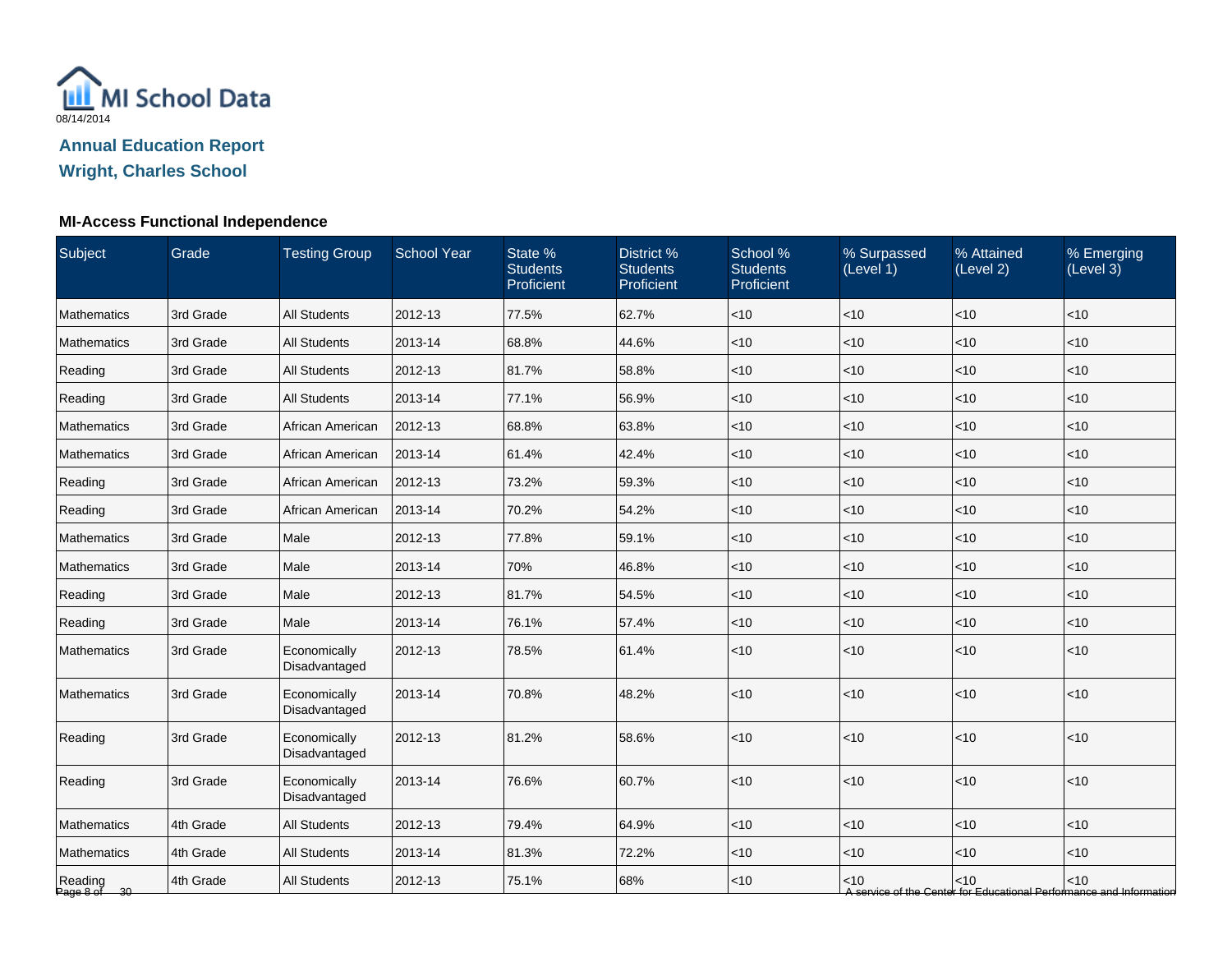

## **Wright, Charles School**

#### **MI-Access Functional Independence**

| Subject            | Grade     | <b>Testing Group</b>          | <b>School Year</b> | State %<br><b>Students</b><br>Proficient | District %<br><b>Students</b><br>Proficient | School %<br><b>Students</b><br>Proficient | % Surpassed<br>(Level 1) | % Attained<br>(Level 2) | % Emerging<br>(Level 3) |
|--------------------|-----------|-------------------------------|--------------------|------------------------------------------|---------------------------------------------|-------------------------------------------|--------------------------|-------------------------|-------------------------|
| Reading            | 4th Grade | <b>All Students</b>           | 2013-14            | 76.5%                                    | 64.1%                                       | < 10                                      | <10                      | < 10                    | < 10                    |
| <b>Mathematics</b> | 4th Grade | African American              | 2012-13            | 76.4%                                    | 68.6%                                       | $\vert$ < 10                              | $<$ 10                   | < 10                    | < 10                    |
| <b>Mathematics</b> | 4th Grade | African American              | 2013-14            | 76.6%                                    | 69.4%                                       | $<$ 10                                    | $<$ 10                   | < 10                    | < 10                    |
| Reading            | 4th Grade | African American              | 2012-13            | 75.6%                                    | 70.4%                                       | $<$ 10                                    | $<$ 10                   | < 10                    | < 10                    |
| Reading            | 4th Grade | African American              | 2013-14            | 71.6%                                    | 64.8%                                       | $<$ 10                                    | <10                      | < 10                    | $<$ 10                  |
| Mathematics        | 4th Grade | Female                        | 2012-13            | 75.3%                                    | 60%                                         | $<$ 10                                    | <10                      | < 10                    | < 10                    |
| Reading            | 4th Grade | Female                        | 2012-13            | 74%                                      | 61.3%                                       | $<$ 10                                    | $<$ 10                   | $<$ 10                  | $<$ 10                  |
| Mathematics        | 4th Grade | Male                          | 2012-13            | 81.6%                                    | 68.2%                                       | $<$ 10                                    | $<$ 10                   | < 10                    | $<$ 10                  |
| Mathematics        | 4th Grade | Male                          | 2013-14            | 83.3%                                    | 77.6%                                       | $<$ 10                                    | $<$ 10                   | $<$ 10                  | $<$ 10                  |
| Reading            | 4th Grade | Male                          | 2012-13            | 75.6%                                    | 72.7%                                       | $<$ 10                                    | <10                      | < 10                    | $<$ 10                  |
| Reading            | 4th Grade | Male                          | 2013-14            | 76.1%                                    | 65.3%                                       | $<$ 10                                    | <10                      | $<$ 10                  | $<$ 10                  |
| <b>Mathematics</b> | 4th Grade | Economically<br>Disadvantaged | 2012-13            | 79.7%                                    | 64.7%                                       | $<$ 10                                    | <10                      | < 10                    | $<$ 10                  |
| Mathematics        | 4th Grade | Economically<br>Disadvantaged | 2013-14            | 82.3%                                    | 72%                                         | < 10                                      | <10                      | < 10                    | < 10                    |
| Reading            | 4th Grade | Economically<br>Disadvantaged | 2012-13            | 74.8%                                    | 69.6%                                       | < 10                                      | <10                      | < 10                    | < 10                    |
| Reading            | 4th Grade | Economically<br>Disadvantaged | 2013-14            | 75.1%                                    | 64.9%                                       | $<$ 10                                    | <10                      | < 10                    | $<$ 10                  |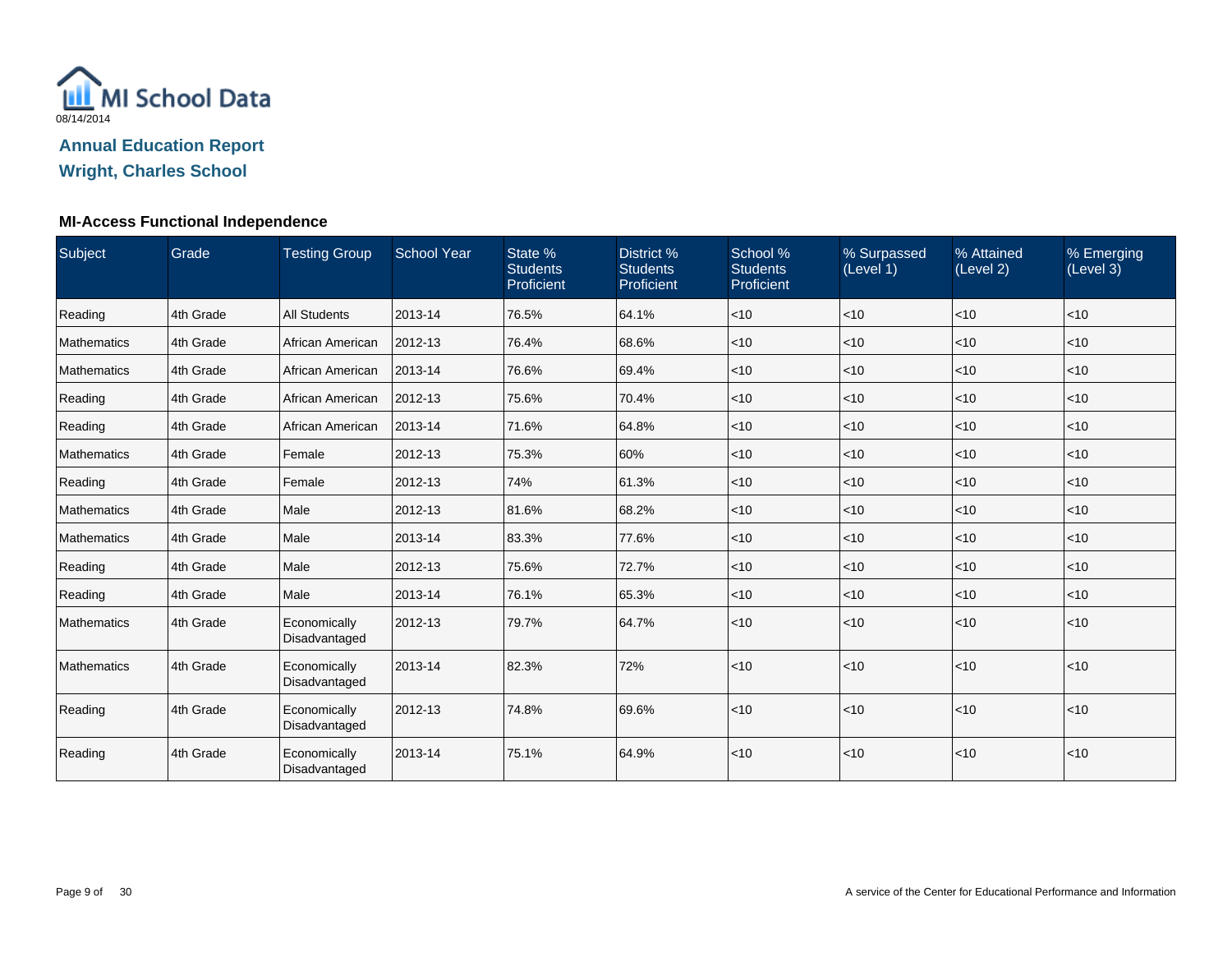

## **Wright, Charles School**

## **MI-Access Supported Independence**

| Subject                      | Grade     | <b>Testing Group</b>          | <b>School Year</b> | State %<br><b>Students</b><br>Proficient | District %<br><b>Students</b><br>Proficient | School %<br><b>Students</b><br>Proficient | % Surpassed<br>(Level 1) | % Attained<br>(Level 2) | % Emerging<br>(Level 3)                                                       |
|------------------------------|-----------|-------------------------------|--------------------|------------------------------------------|---------------------------------------------|-------------------------------------------|--------------------------|-------------------------|-------------------------------------------------------------------------------|
| Mathematics                  | 3rd Grade | <b>All Students</b>           | 2012-13            | 90.3%                                    | 88.9%                                       | $<$ 10                                    | < 10                     | < 10                    | < 10                                                                          |
| Mathematics                  | 3rd Grade | <b>All Students</b>           | 2013-14            | 88.4%                                    | 91.7%                                       | $<$ 10                                    | <10                      | <10                     | <10                                                                           |
| <b>ELA</b>                   | 3rd Grade | <b>All Students</b>           | 2012-13            | 87.8%                                    | 91.9%                                       | $<$ 10                                    | <10                      | <10                     | < 10                                                                          |
| <b>ELA</b>                   | 3rd Grade | All Students                  | 2013-14            | 82.4%                                    | 83.3%                                       | $<$ 10                                    | < 10                     | < 10                    | $<$ 10                                                                        |
| Mathematics                  | 3rd Grade | African American              | 2012-13            | 88.7%                                    | 88.2%                                       | $<$ 10                                    | <10                      | $<$ 10                  | $<$ 10                                                                        |
| Mathematics                  | 3rd Grade | African American              | 2013-14            | 87.7%                                    | 90.9%                                       | $<$ 10                                    | <10                      | < 10                    | $<$ 10                                                                        |
| <b>ELA</b>                   | 3rd Grade | African American              | 2012-13            | 85.6%                                    | 91.2%                                       | $<$ 10                                    | <10                      | < 10                    | < 10                                                                          |
| <b>ELA</b>                   | 3rd Grade | African American              | 2013-14            | 81.7%                                    | 81.8%                                       | $<$ 10                                    | <10                      | <10                     | < 10                                                                          |
| Mathematics                  | 3rd Grade | Female                        | 2013-14            | 90%                                      | < 10                                        | $<$ 10                                    | <10                      | < 10                    | < 10                                                                          |
| <b>ELA</b>                   | 3rd Grade | Female                        | 2013-14            | 85.4%                                    | $<$ 10                                      | $<$ 10                                    | $<$ 10                   | <10                     | $<$ 10                                                                        |
| Mathematics                  | 3rd Grade | Male                          | 2012-13            | 91.4%                                    | 84.6%                                       | $<$ 10                                    | $<$ 10                   | $<$ 10                  | $<$ 10                                                                        |
| Mathematics                  | 3rd Grade | Male                          | 2013-14            | 87.7%                                    | 93.1%                                       | $<$ 10                                    | $<$ 10                   | <10                     | < 10                                                                          |
| <b>ELA</b>                   | 3rd Grade | Male                          | 2012-13            | 87.5%                                    | 92.6%                                       | $<$ 10                                    | <10                      | <10                     | < 10                                                                          |
| <b>ELA</b>                   | 3rd Grade | Male                          | 2013-14            | 81%                                      | 86.2%                                       | $<$ 10                                    | < 10                     | $<$ 10                  | < 10                                                                          |
| Mathematics                  | 3rd Grade | Economically<br>Disadvantaged | 2012-13            | 89.8%                                    | 87.5%                                       | $<$ 10                                    | < 10                     | < 10                    | < 10                                                                          |
| Mathematics                  | 3rd Grade | Economically<br>Disadvantaged | 2013-14            | 87.8%                                    | 93.8%                                       | <10                                       | <10                      | <10                     | < 10                                                                          |
| <b>ELA</b>                   | 3rd Grade | Economically<br>Disadvantaged | 2012-13            | 88.8%                                    | 90.6%                                       | $<$ 10                                    | <10                      | <10                     | < 10                                                                          |
| <b>ELA</b>                   | 3rd Grade | Economically<br>Disadvantaged | 2013-14            | 84.3%                                    | 84.4%                                       | <10                                       | <10                      | <10                     | < 10                                                                          |
| Mathematics<br>Page 10 of 30 | 4th Grade | <b>All Students</b>           | 2012-13            | 89.1%                                    | 86.5%                                       | $<$ 10                                    | < 10                     | < 10                    | $<$ 10<br>A service of the Center for Educational Performance and Information |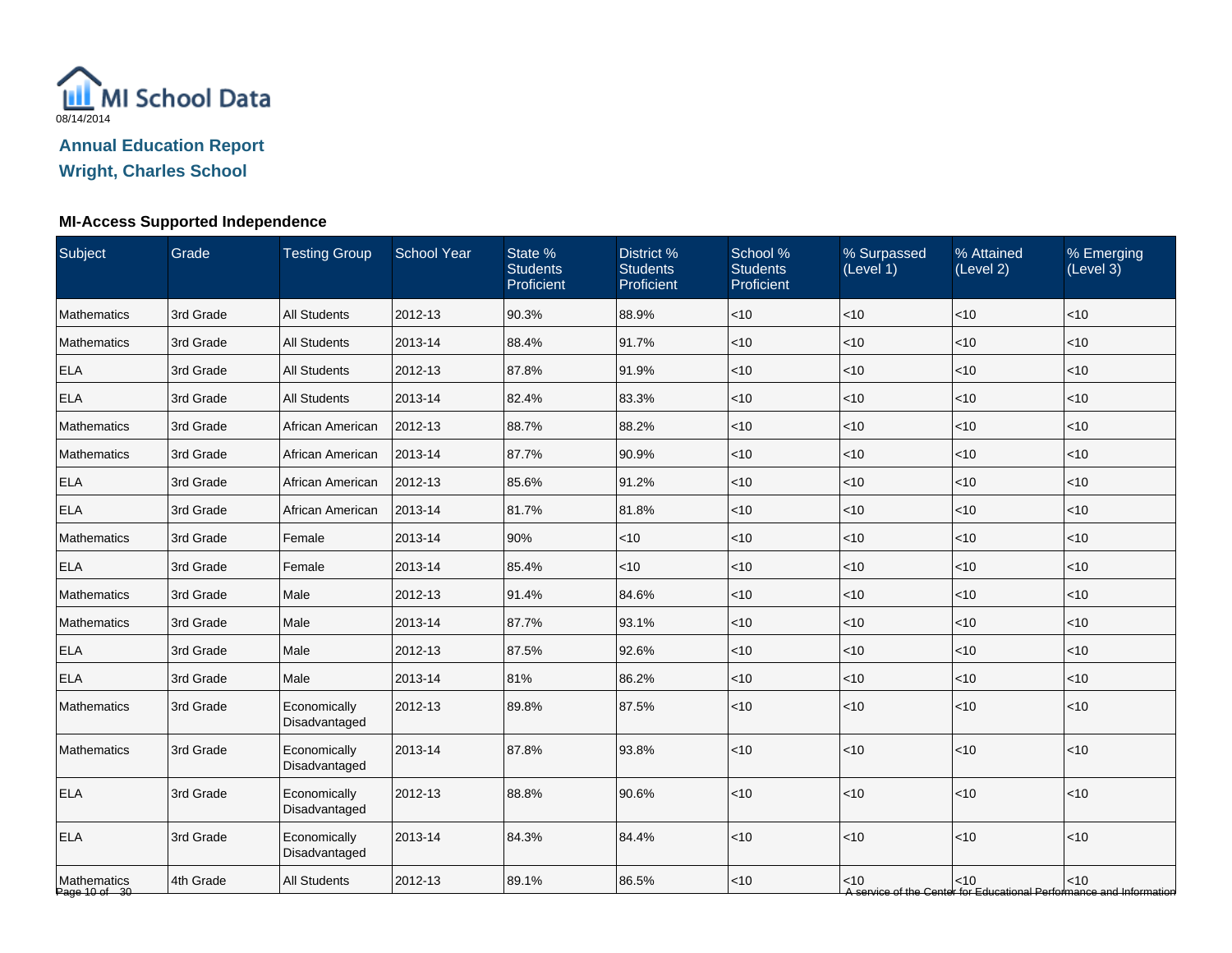

### **Wright, Charles School**

#### **MI-Access Supported Independence**

| Subject            | <b>Grade</b> | <b>Testing Group</b>          | <b>School Year</b> | State %<br><b>Students</b><br>Proficient | District %<br><b>Students</b><br>Proficient | School %<br><b>Students</b><br>Proficient | % Surpassed<br>(Level 1) | % Attained<br>(Level 2) | % Emerging<br>(Level 3) |
|--------------------|--------------|-------------------------------|--------------------|------------------------------------------|---------------------------------------------|-------------------------------------------|--------------------------|-------------------------|-------------------------|
| <b>Mathematics</b> | 4th Grade    | <b>All Students</b>           | 2013-14            | 87.1%                                    | 86.5%                                       | $ $ < 10                                  | <10                      | < 10                    | < 10                    |
| <b>ELA</b>         | 4th Grade    | <b>All Students</b>           | 2012-13            | 82.5%                                    | 78.4%                                       | $\vert$ < 10                              | $<$ 10                   | < 10                    | < 10                    |
| <b>ELA</b>         | 4th Grade    | <b>All Students</b>           | 2013-14            | 80%                                      | 83.8%                                       | $\leq 10$                                 | $<$ 10                   | < 10                    | < 10                    |
| <b>Mathematics</b> | 4th Grade    | African American              | 2012-13            | 89.8%                                    | 85.3%                                       | $\vert$ < 10                              | <10                      | < 10                    | $<$ 10                  |
| <b>Mathematics</b> | 4th Grade    | African American              | 2013-14            | 86.2%                                    | 88.6%                                       | $ $ < 10                                  | < 10                     | $<$ 10                  | < 10                    |
| <b>ELA</b>         | 4th Grade    | African American              | 2012-13            | 83.9%                                    | 79.4%                                       | $ $ < 10                                  | <10                      | $<$ 10                  | < 10                    |
| <b>ELA</b>         | 4th Grade    | African American              | 2013-14            | 79.7%                                    | 85.7%                                       | $ $ < 10                                  | <10                      | < 10                    | $<$ 10                  |
| <b>Mathematics</b> | 4th Grade    | Male                          | 2012-13            | 88.5%                                    | 87.1%                                       | $ $ < 10                                  | <10                      | < 10                    | $<$ 10                  |
| <b>Mathematics</b> | 4th Grade    | Male                          | 2013-14            | 87.7%                                    | 90%                                         | $ $ < 10                                  | <10                      | < 10                    | $<$ 10                  |
| <b>ELA</b>         | 4th Grade    | Male                          | 2012-13            | 80.2%                                    | 80.6%                                       | < 10                                      | <10                      | < 10                    | $<$ 10                  |
| <b>ELA</b>         | 4th Grade    | Male                          | 2013-14            | 79.5%                                    | 90%                                         | $<$ 10                                    | <10                      | < 10                    | $<$ 10                  |
| <b>Mathematics</b> | 4th Grade    | Economically<br>Disadvantaged | 2012-13            | 89.8%                                    | 84.4%                                       | $ $ < 10                                  | <10                      | < 10                    | $<$ 10                  |
| <b>Mathematics</b> | 4th Grade    | Economically<br>Disadvantaged | 2013-14            | 89.1%                                    | 85.7%                                       | $ $ < 10                                  | < 10                     | < 10                    | < 10                    |
| <b>ELA</b>         | 4th Grade    | Economically<br>Disadvantaged | 2012-13            | 84.5%                                    | 75%                                         | $ $ < 10                                  | < 10                     | < 10                    | < 10                    |
| <b>ELA</b>         | 4th Grade    | Economically<br>Disadvantaged | 2013-14            | 81%                                      | 82.9%                                       | < 10                                      | <10                      | < 10                    | $<$ 10                  |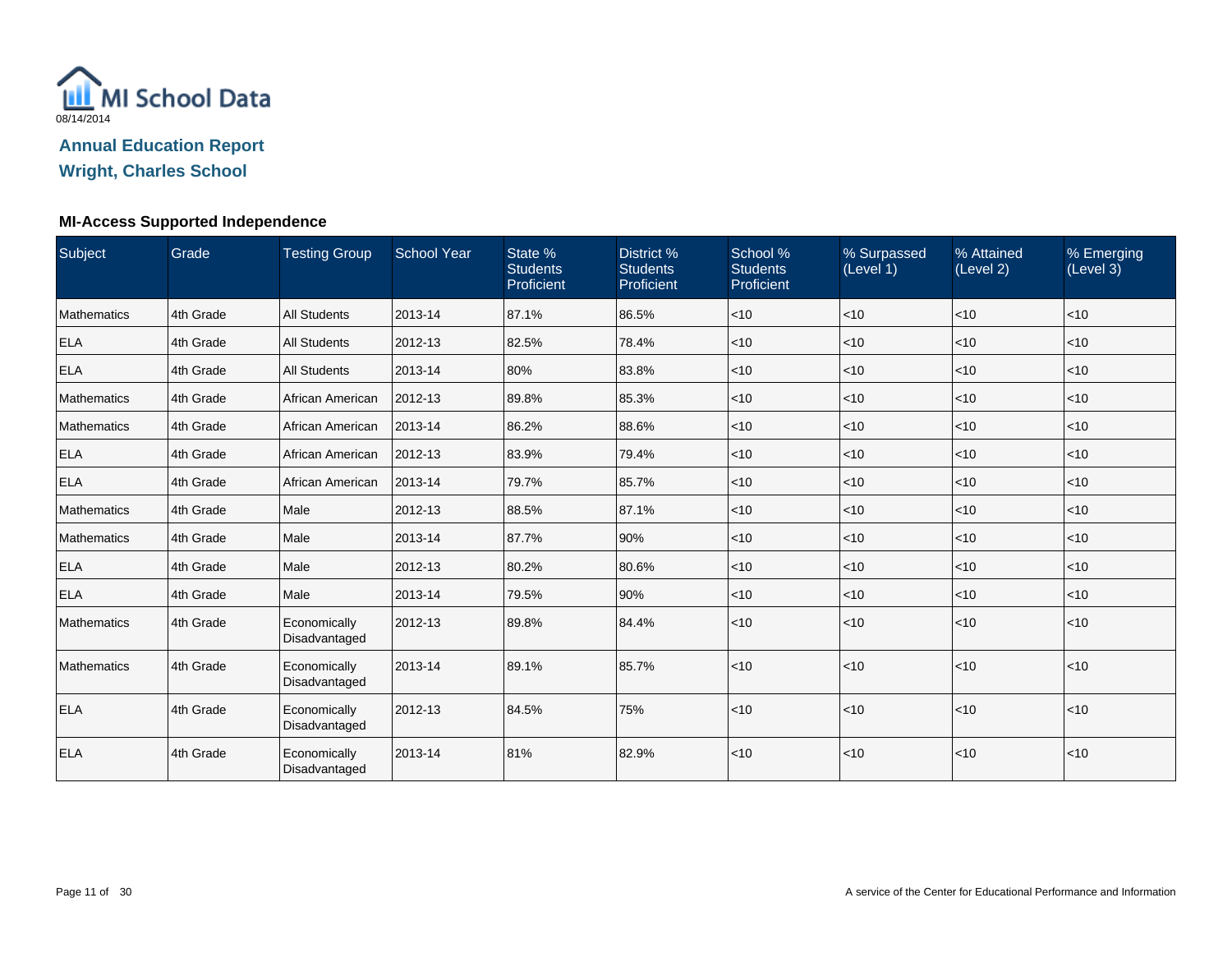

**Wright, Charles School**

#### **MI-Access Participation**

| Subject            | Grade      | <b>Testing Group</b>          | <b>School Year</b> | State %<br><b>Students</b><br>Proficient | District %<br><b>Students</b><br>Proficient | School %<br><b>Students</b><br>Proficient | % Surpassed<br>(Level 1) | % Attained<br>(Level 2) | % Emerging<br>(Level 3) |
|--------------------|------------|-------------------------------|--------------------|------------------------------------------|---------------------------------------------|-------------------------------------------|--------------------------|-------------------------|-------------------------|
| <b>Mathematics</b> | 3rd Grade  | <b>All Students</b>           | 2013-14            | 77.4%                                    | 82.1%                                       | < 10                                      | $\leq 10$                | l<10                    | $ $ < 10                |
| <b>ELA</b>         | 3rd Grade  | All Students                  | 2013-14            | 73%                                      | 72.5%                                       | $<$ 10                                    | $ $ < 10                 | $ $ < 10                | < 10                    |
| <b>Mathematics</b> | 3rd Grade  | African American              | 2013-14            | 81.2%                                    | 81.8%                                       | $<$ 10                                    | $\leq 10$                | l<10                    | $\leq 10$               |
| <b>ELA</b>         | l3rd Grade | l African American            | 2013-14            | 74.5%                                    | 73.5%                                       | < 10                                      | $ $ < 10                 | l<10                    | $ $ < 10                |
| <b>Mathematics</b> | 3rd Grade  | Male                          | 2013-14            | 76.3%                                    | 75%                                         | < 10                                      | $\leq 10$                | $ $ < 10                | < 10                    |
| <b>ELA</b>         | 3rd Grade  | Male                          | 2013-14            | 70.3%                                    | 65.5%                                       | < 10                                      | $\leq 10$                | < 10                    | < 10                    |
| <b>Mathematics</b> | 3rd Grade  | Economically<br>Disadvantaged | 2013-14            | 80.8%                                    | 81.1%                                       | < 10                                      | $ $ < 10                 | l<10                    | < 10                    |
| <b>ELA</b>         | l3rd Grade | Economically<br>Disadvantaged | 2013-14            | 74.2%                                    | 71.1%                                       | < 10                                      | $\leq 10$                | l<10                    | $\leq 10$               |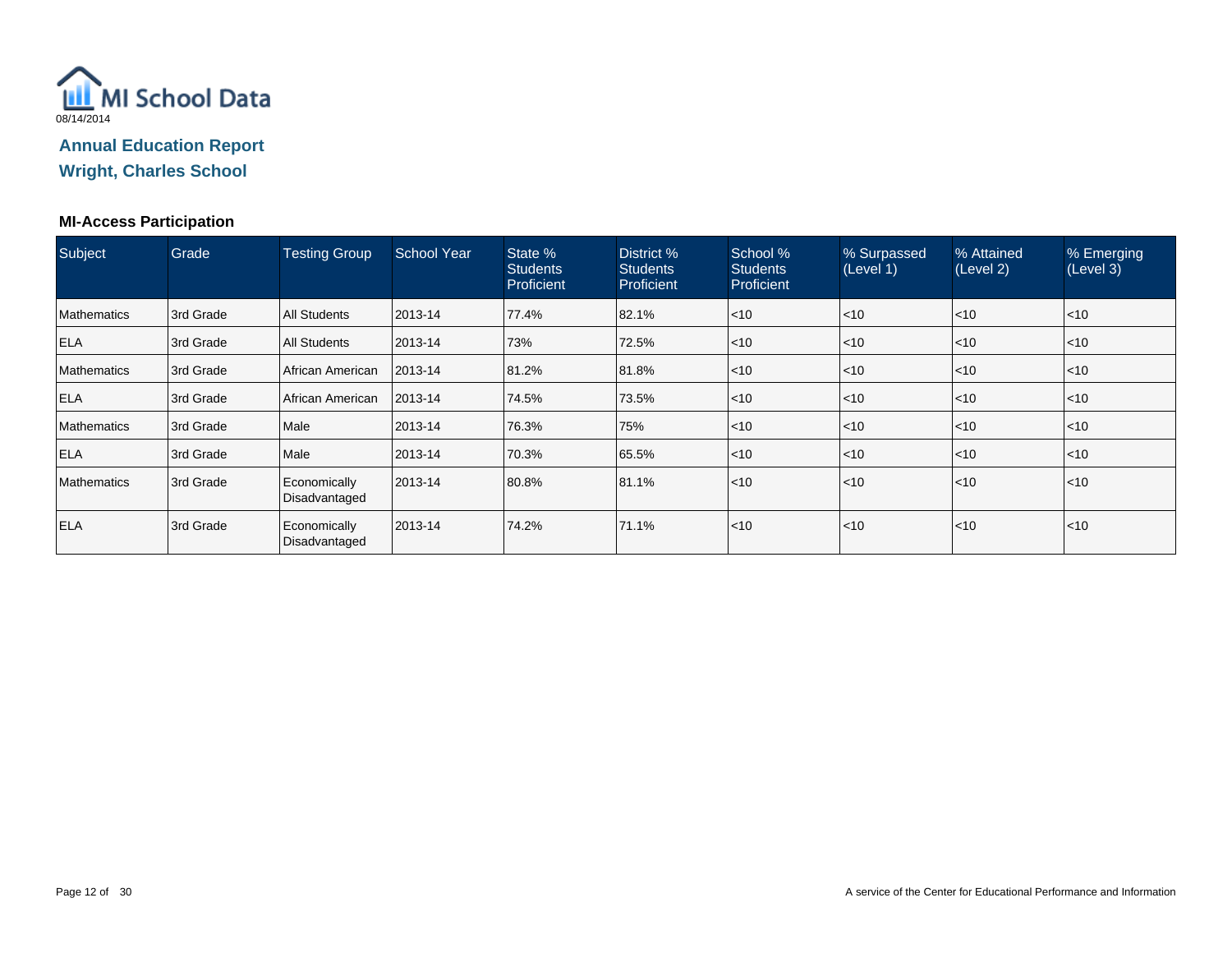

| <b>Testing Group</b>                         | Location        | Subject            | % Tested Total(Goal<br>95%) | % Proficient for<br>Accountability* |
|----------------------------------------------|-----------------|--------------------|-----------------------------|-------------------------------------|
| <b>All Students</b>                          | Statewide       | <b>Mathematics</b> | 99%                         | 62.2%                               |
| Bottom 30%                                   | Statewide       | <b>Mathematics</b> | N/A                         | 18.9%                               |
| American Indian                              | Statewide       | Mathematics        | 98.9%                       | 54.1%                               |
| African American                             | Statewide       | Mathematics        | 97.5%                       | 39.5%                               |
| Asian                                        | Statewide       | Mathematics        | 99.6%                       | 82.8%                               |
| Hispanic of Any Race                         | Statewide       | Mathematics        | 99.1%                       | 51.5%                               |
| Native Hawaiian or Other<br>Pacific Islander | Statewide       | Mathematics        | 99%                         | 67.9%                               |
| Two or More Races                            | Statewide       | <b>Mathematics</b> | 99.3%                       | 60.4%                               |
| White                                        | Statewide       | <b>Mathematics</b> | 99.3%                       | 67.9%                               |
| Economically Disadvantaged                   | Statewide       | <b>Mathematics</b> | 98.6%                       | 49.7%                               |
| English Language Learners                    | Statewide       | <b>Mathematics</b> | 99.2%                       | 46%                                 |
| <b>Students With Disabilities</b>            | Statewide       | <b>Mathematics</b> | 98.1%                       | 39.7%                               |
| <b>All Students</b>                          | <b>District</b> | <b>Mathematics</b> | 96.3%                       | 36.5%                               |
| Bottom 30%                                   | <b>District</b> | <b>Mathematics</b> | N/A                         | 6.8%                                |
| American Indian                              | <b>District</b> | <b>Mathematics</b> | 100%                        | 36.7%                               |
| African American                             | <b>District</b> | <b>Mathematics</b> | 96.2%                       | 35.3%                               |
| Asian                                        | <b>District</b> | <b>Mathematics</b> | 98.4%                       | 65.7%                               |
| Hispanic of Any Race                         | <b>District</b> | <b>Mathematics</b> | 97.5%                       | 40.9%                               |
| Native Hawaiian or Other<br>Pacific Islander | <b>District</b> | <b>Mathematics</b> | <30                         | $30$                                |
| Two or More Races                            | <b>District</b> | <b>Mathematics</b> | 96.8%                       | 28.2%                               |
| White                                        | <b>District</b> | Mathematics        | 95.1%                       | 39%                                 |
| Economically Disadvantaged                   | District        | <b>Mathematics</b> | 96.3%                       | 35.5%                               |
| English Language Learners                    | <b>District</b> | Mathematics        | 97.8%                       | 40.2%                               |
| <b>Students With Disabilities</b>            | <b>District</b> | Mathematics        | 92.5%                       | 30.1%                               |
| All Students                                 | School          | Mathematics        | 99%                         | 57.8%                               |
| Bottom 30%                                   | School          | Mathematics        | N/A                         | 6.7%                                |
| African American                             | School          | Mathematics        | 99%                         | 58.2%                               |
| Hispanic of Any Race                         | School          | Mathematics        | $30$                        | <30                                 |
| Two or More Races                            | School          | Mathematics        | $30$                        | $30$                                |
| Economically Disadvantaged                   | School          | Mathematics        | 98.9%                       | 58.3%                               |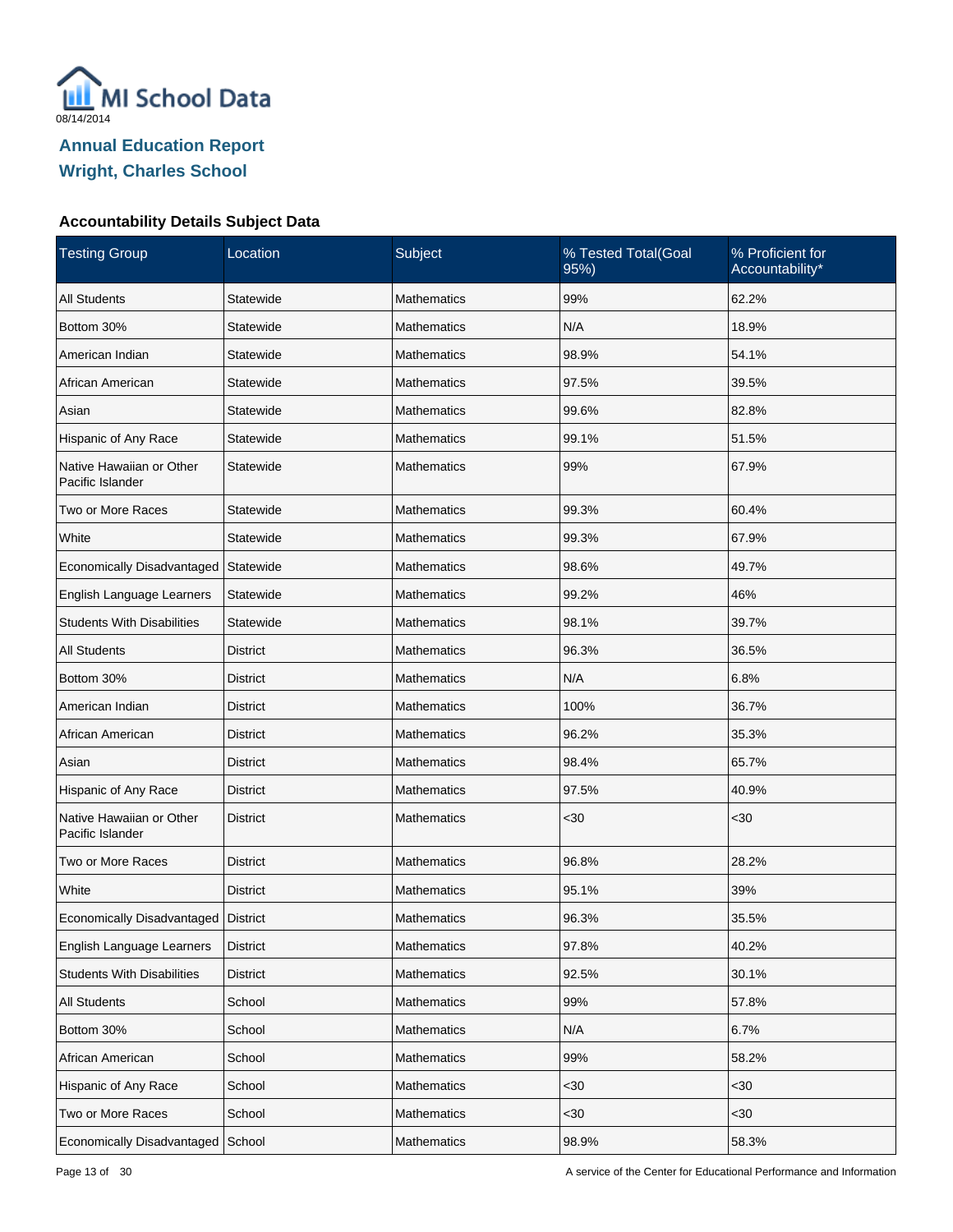

| <b>Testing Group</b>                         | Location        | Subject            | % Tested Total(Goal<br>95%) | % Proficient for<br>Accountability* |
|----------------------------------------------|-----------------|--------------------|-----------------------------|-------------------------------------|
| English Language Learners                    | School          | <b>Mathematics</b> | $30$                        | <30                                 |
| <b>Students With Disabilities</b>            | School          | <b>Mathematics</b> | 100%                        | 43.6%                               |
| <b>All Students</b>                          | Statewide       | Reading            | 99.1%                       | 85.8%                               |
| Bottom 30%                                   | Statewide       | Reading            | N/A                         | 60.1%                               |
| American Indian                              | Statewide       | Reading            | 99%                         | 83.4%                               |
| African American                             | Statewide       | Reading            | 97.9%                       | 72.2%                               |
| Asian                                        | Statewide       | Reading            | 99.5%                       | 91.9%                               |
| Hispanic of Any Race                         | Statewide       | Reading            | 99.2%                       | 80.5%                               |
| Native Hawaiian or Other<br>Pacific Islander | Statewide       | Reading            | 98.8%                       | 87.3%                               |
| Two or More Races                            | Statewide       | Reading            | 99.4%                       | 86.3%                               |
| White                                        | Statewide       | Reading            | 99.4%                       | 89.3%                               |
| Economically Disadvantaged                   | Statewide       | Reading            | 98.8%                       | 78.5%                               |
| English Language Learners                    | Statewide       | Reading            | 99%                         | 69.8%                               |
| <b>Students With Disabilities</b>            | Statewide       | Reading            | 98.4%                       | 56.2%                               |
| <b>All Students</b>                          | District        | Reading            | 97%                         | 68%                                 |
| Bottom 30%                                   | <b>District</b> | Reading            | N/A                         | 17.3%                               |
| American Indian                              | <b>District</b> | Reading            | 100%                        | 71.7%                               |
| African American                             | District        | Reading            | 96.9%                       | 67%                                 |
| Asian                                        | District        | Reading            | 99.2%                       | 82%                                 |
| Hispanic of Any Race                         | <b>District</b> | Reading            | 97.2%                       | 72.6%                               |
| Native Hawaiian or Other<br>Pacific Islander | <b>District</b> | Reading            | $30$                        | <30                                 |
| Two or More Races                            | <b>District</b> | Reading            | 96.8%                       | 77.5%                               |
| White                                        | <b>District</b> | Reading            | 95.3%                       | 66.5%                               |
| Economically Disadvantaged                   | <b>District</b> | Reading            | 97%                         | 66.6%                               |
| English Language Learners                    | <b>District</b> | Reading            | 97.7%                       | 70.9%                               |
| <b>Students With Disabilities</b>            | <b>District</b> | Reading            | 93.2%                       | 39.3%                               |
| All Students                                 | School          | Reading            | 99.5%                       | 83.5%                               |
| Bottom 30%                                   | School          | Reading            | N/A                         | 52%                                 |
| African American                             | School          | Reading            | 99.5%                       | 83.2%                               |
| Hispanic of Any Race                         | School          | Reading            | $30$                        | $30$                                |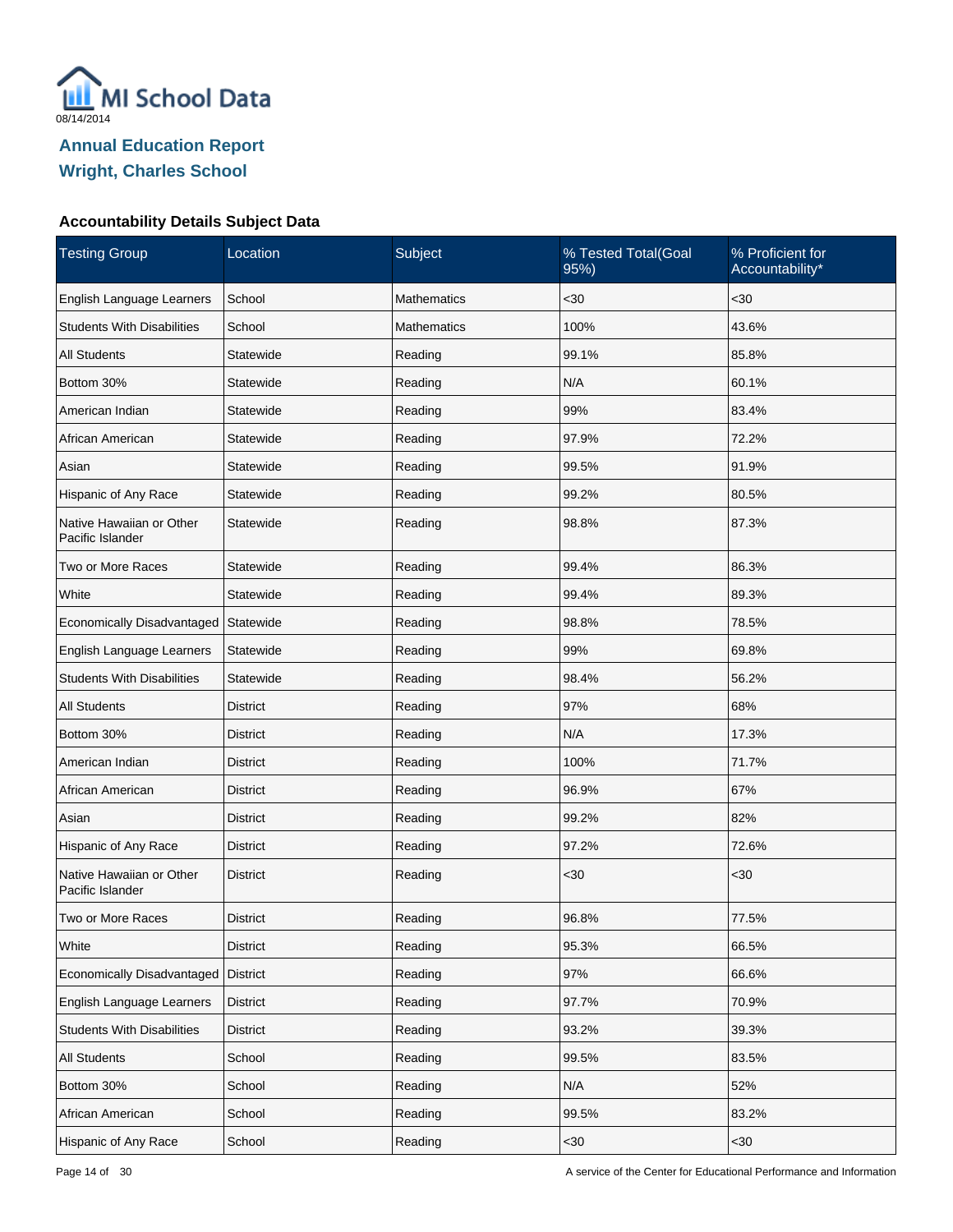

| <b>Testing Group</b>                         | Location        | Subject | % Tested Total(Goal<br>95%) | % Proficient for<br>Accountability* |
|----------------------------------------------|-----------------|---------|-----------------------------|-------------------------------------|
| Two or More Races                            | School          | Reading | $30$                        | <30                                 |
| Economically Disadvantaged                   | School          | Reading | 99.5%                       | 84.8%                               |
| English Language Learners                    | School          | Reading | $30$                        | $30$                                |
| <b>Students With Disabilities</b>            | School          | Reading | 100%                        | 56.4%                               |
| <b>All Students</b>                          | Statewide       | Science | 98.3%                       | 42.9%                               |
| Bottom 30%                                   | Statewide       | Science | N/A                         | 1.5%                                |
| American Indian                              | Statewide       | Science | 98.4%                       | 35.6%                               |
| African American                             | Statewide       | Science | 95.8%                       | 14.9%                               |
| Asian                                        | Statewide       | Science | 99.4%                       | 61.1%                               |
| Hispanic of Any Race                         | Statewide       | Science | 98.5%                       | 26.7%                               |
| Native Hawaiian or Other<br>Pacific Islander | Statewide       | Science | 99.1%                       | 48.4%                               |
| Two or More Races                            | Statewide       | Science | 98.9%                       | 40.6%                               |
| White                                        | Statewide       | Science | 98.9%                       | 50.1%                               |
| Economically Disadvantaged                   | Statewide       | Science | 97.4%                       | 26.4%                               |
| English Language Learners                    | Statewide       | Science | 98.4%                       | 11.2%                               |
| <b>Students With Disabilities</b>            | Statewide       | Science | 97.2%                       | 16.1%                               |
| <b>All Students</b>                          | <b>District</b> | Science | 94.6%                       | 13.6%                               |
| Bottom 30%                                   | <b>District</b> | Science | N/A                         | 0.3%                                |
| American Indian                              | <b>District</b> | Science | $30$                        | <30                                 |
| African American                             | <b>District</b> | Science | 94.6%                       | 13%                                 |
| Asian                                        | <b>District</b> | Science | 98.1%                       | 39.2%                               |
| Hispanic of Any Race                         | <b>District</b> | Science | 94.7%                       | 14.1%                               |
| Native Hawaiian or Other<br>Pacific Islander | <b>District</b> | Science | <30                         | $30$                                |
| Two or More Races                            | <b>District</b> | Science | $30$                        | <30                                 |
| White                                        | <b>District</b> | Science | 92.6%                       | 17.4%                               |
| Economically Disadvantaged                   | District        | Science | 94.5%                       | 12%                                 |
| English Language Learners                    | <b>District</b> | Science | 95.1%                       | 12.1%                               |
| <b>Students With Disabilities</b>            | <b>District</b> | Science | 89.9%                       | 8.2%                                |
| All Students                                 | School          | Science | $0\%$                       | $6\%$                               |
| Bottom 30%                                   | School          | Science | N/A                         | $30$                                |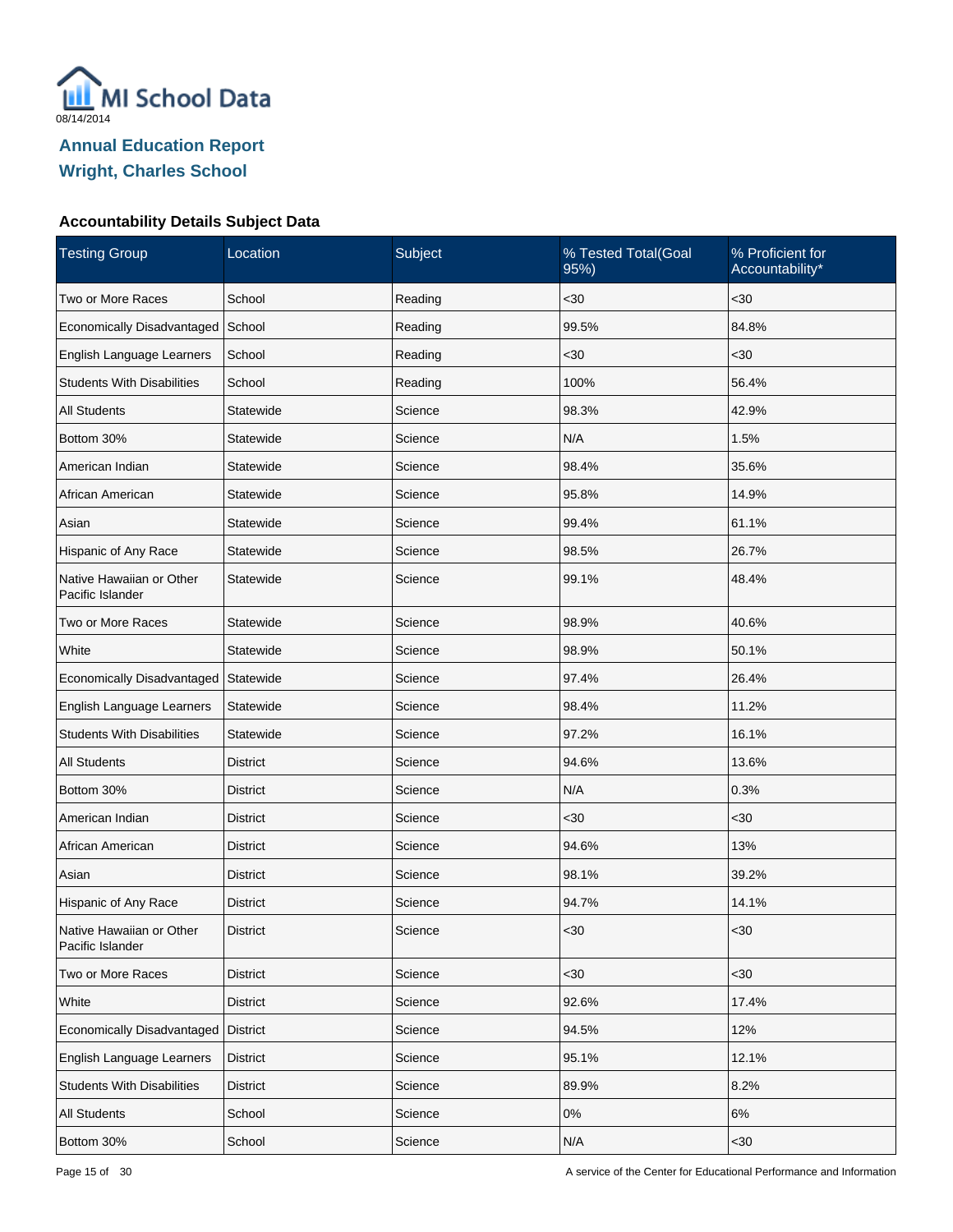

| <b>Testing Group</b>                         | Location         | Subject               | % Tested Total(Goal<br>95%) | % Proficient for<br>Accountability* |
|----------------------------------------------|------------------|-----------------------|-----------------------------|-------------------------------------|
| African American                             | School           | Science               | 0%                          | 6.3%                                |
| Hispanic of Any Race                         | School           | Science               | $30$                        | $30$                                |
| Two or More Races                            | School           | Science               | $30$                        | <30                                 |
| Economically Disadvantaged                   | School           | Science               | 0%                          | 4.9%                                |
| English Language Learners                    | School           | Science               | $30$                        | $30$                                |
| <b>Students With Disabilities</b>            | School           | Science               | $30$                        | $30$                                |
| <b>All Students</b>                          | Statewide        | <b>Social Studies</b> | 97.3%                       | 57.3%                               |
| Bottom 30%                                   | <b>Statewide</b> | <b>Social Studies</b> | N/A                         | 9.1%                                |
| American Indian                              | Statewide        | <b>Social Studies</b> | 97.7%                       | 49.7%                               |
| African American                             | Statewide        | <b>Social Studies</b> | 93.6%                       | 28.4%                               |
| Asian                                        | Statewide        | <b>Social Studies</b> | 99.1%                       | 74.4%                               |
| Hispanic of Any Race                         | Statewide        | <b>Social Studies</b> | 97.5%                       | 42.7%                               |
| Native Hawaiian or Other<br>Pacific Islander | Statewide        | <b>Social Studies</b> | 98.9%                       | 65.5%                               |
| Two or More Races                            | Statewide        | <b>Social Studies</b> | 98.2%                       | 53.8%                               |
| White                                        | Statewide        | <b>Social Studies</b> | 98.2%                       | 64.5%                               |
| Economically Disadvantaged                   | Statewide        | <b>Social Studies</b> | 95.8%                       | 40.4%                               |
| English Language Learners                    | Statewide        | <b>Social Studies</b> | 97.5%                       | 22.7%                               |
| <b>Students With Disabilities</b>            | Statewide        | <b>Social Studies</b> | 92.3%                       | 21.7%                               |
| <b>All Students</b>                          | <b>District</b>  | <b>Social Studies</b> | 89.3%                       | 25.2%                               |
| Bottom 30%                                   | District         | <b>Social Studies</b> | N/A                         | 0%                                  |
| American Indian                              | <b>District</b>  | <b>Social Studies</b> | $30$                        | <30                                 |
| African American                             | <b>District</b>  | <b>Social Studies</b> | 88.9%                       | 23.9%                               |
| Asian                                        | <b>District</b>  | <b>Social Studies</b> | 93.9%                       | 59.7%                               |
| Hispanic of Any Race                         | <b>District</b>  | Social Studies        | 92%                         | 29.3%                               |
| Native Hawaiian or Other<br>Pacific Islander | <b>District</b>  | <b>Social Studies</b> | $30$                        | $30$                                |
| Two or More Races                            | <b>District</b>  | Social Studies        | $30$                        | <30                                 |
| White                                        | <b>District</b>  | Social Studies        | 86.8%                       | 27.7%                               |
| Economically Disadvantaged                   | <b>District</b>  | Social Studies        | 88.9%                       | 22.4%                               |
| English Language Learners                    | <b>District</b>  | Social Studies        | 92.1%                       | 27.5%                               |
| <b>Students With Disabilities</b>            | <b>District</b>  | Social Studies        | 66.7%                       | 6.8%                                |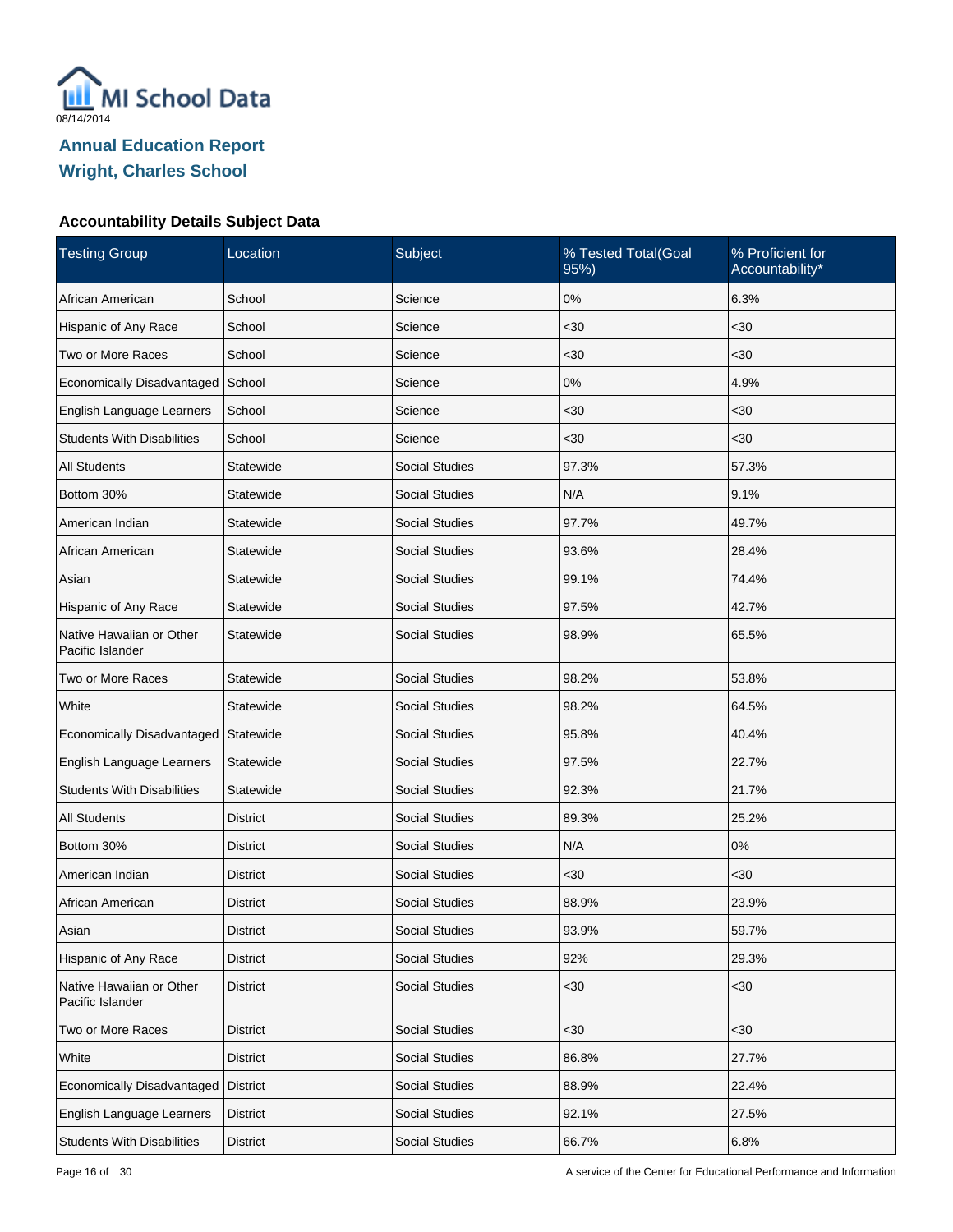

| <b>Testing Group</b>                         | Location        | Subject               | % Tested Total(Goal<br>95%) | % Proficient for<br>Accountability* |
|----------------------------------------------|-----------------|-----------------------|-----------------------------|-------------------------------------|
| <b>All Students</b>                          | School          | <b>Social Studies</b> | $30$                        | $<30$                               |
| African American                             | School          | <b>Social Studies</b> | $30$                        | $30$                                |
| <b>Students With Disabilities</b>            | School          | <b>Social Studies</b> | $30$                        | $30$                                |
| <b>All Students</b>                          | Statewide       | Writing               | 98.5%                       | 73.2%                               |
| Bottom 30%                                   | Statewide       | Writing               | N/A                         | 26.5%                               |
| American Indian                              | Statewide       | Writing               | 98.5%                       | 63.2%                               |
| African American                             | Statewide       | Writing               | 96.4%                       | 54.4%                               |
| Asian                                        | Statewide       | Writing               | 99%                         | 86%                                 |
| Hispanic of Any Race                         | Statewide       | Writing               | 98.8%                       | 64.3%                               |
| Native Hawaiian or Other<br>Pacific Islander | Statewide       | Writing               | 99%                         | 76.6%                               |
| Two or More Races                            | Statewide       | Writing               | 99.1%                       | 72.8%                               |
| White                                        | Statewide       | Writing               | 99%                         | 77.8%                               |
| Economically Disadvantaged                   | Statewide       | Writing               | 97.8%                       | 61.3%                               |
| English Language Learners                    | Statewide       | Writing               | 98%                         | 51.1%                               |
| <b>Students With Disabilities</b>            | Statewide       | Writing               | 97.7%                       | 35.2%                               |
| All Students                                 | District        | Writing               | 95.7%                       | 49.2%                               |
| Bottom 30%                                   | District        | Writing               | N/A                         | 0%                                  |
| American Indian                              | District        | Writing               | $30$                        | $30$                                |
| African American                             | District        | Writing               | 95.7%                       | 47.8%                               |
| Asian                                        | <b>District</b> | Writing               | 91.5%                       | 66.7%                               |
| Hispanic of Any Race                         | <b>District</b> | Writing               | 95.9%                       | 55.8%                               |
| Native Hawaiian or Other<br>Pacific Islander | <b>District</b> | Writing               | $30$                        | $30$                                |
| Two or More Races                            | <b>District</b> | Writing               | 107.7%                      | 41.9%                               |
| White                                        | <b>District</b> | Writing               | 95.4%                       | 52.1%                               |
| Economically Disadvantaged                   | District        | Writing               | 95.7%                       | 47.3%                               |
| English Language Learners                    | <b>District</b> | Writing               | 95.6%                       | 53.1%                               |
| <b>Students With Disabilities</b>            | <b>District</b> | Writing               | 90.1%                       | 21.6%                               |
| All Students                                 | School          | Writing               | 99%                         | 87.8%                               |
| Bottom 30%                                   | School          | Writing               | N/A                         | $30$                                |
| African American                             | School          | Writing               | 99%                         | 87.8%                               |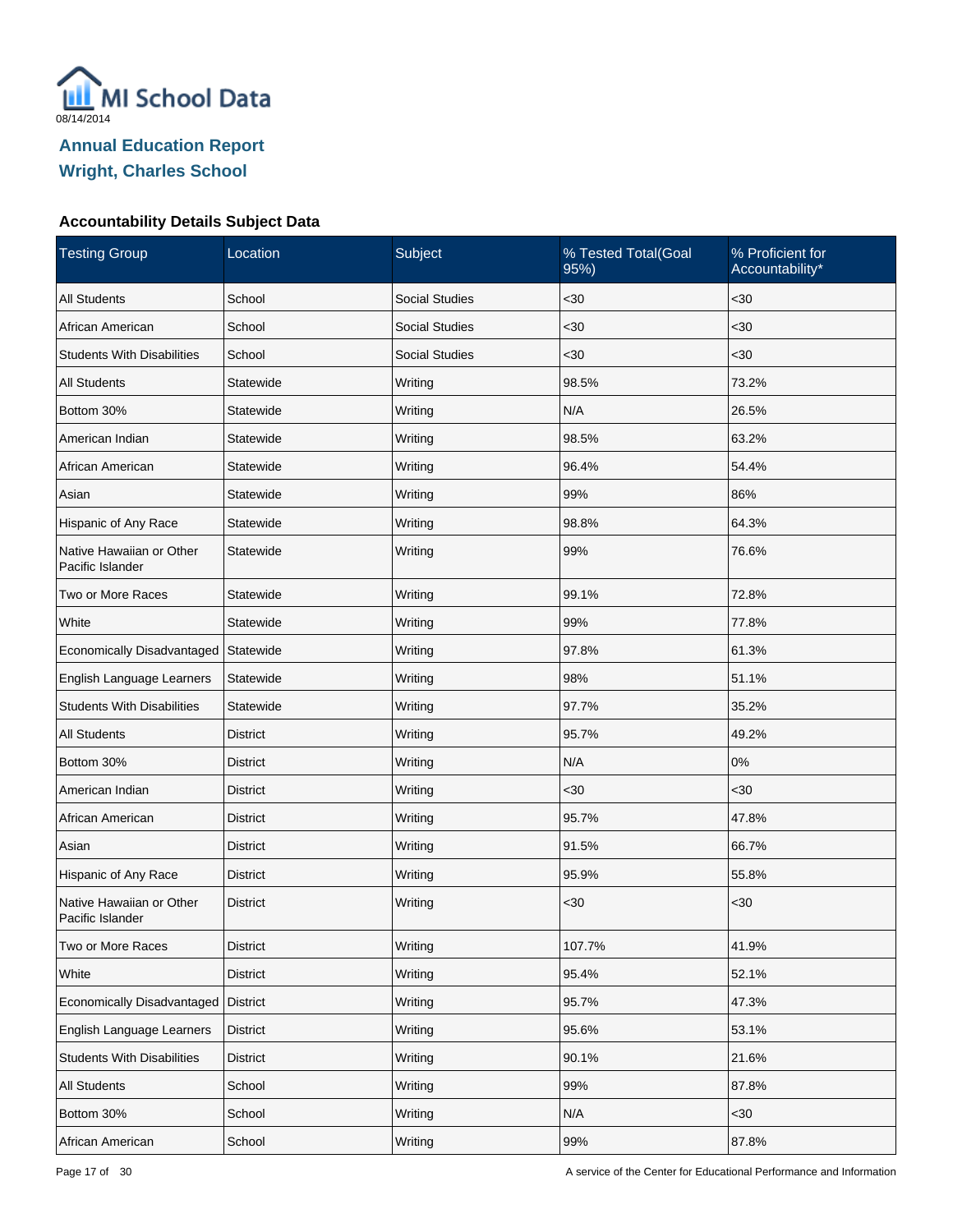

| <b>Testing Group</b>              | Location | <b>Subject</b> | % Tested Total(Goal<br>95% | ■% Proficient for<br>Accountability* |
|-----------------------------------|----------|----------------|----------------------------|--------------------------------------|
| Economically Disadvantaged School |          | Writing        | 98.9%                      | 87%                                  |
| Students With Disabilities        | School   | Writing        | $30$                       | $30$                                 |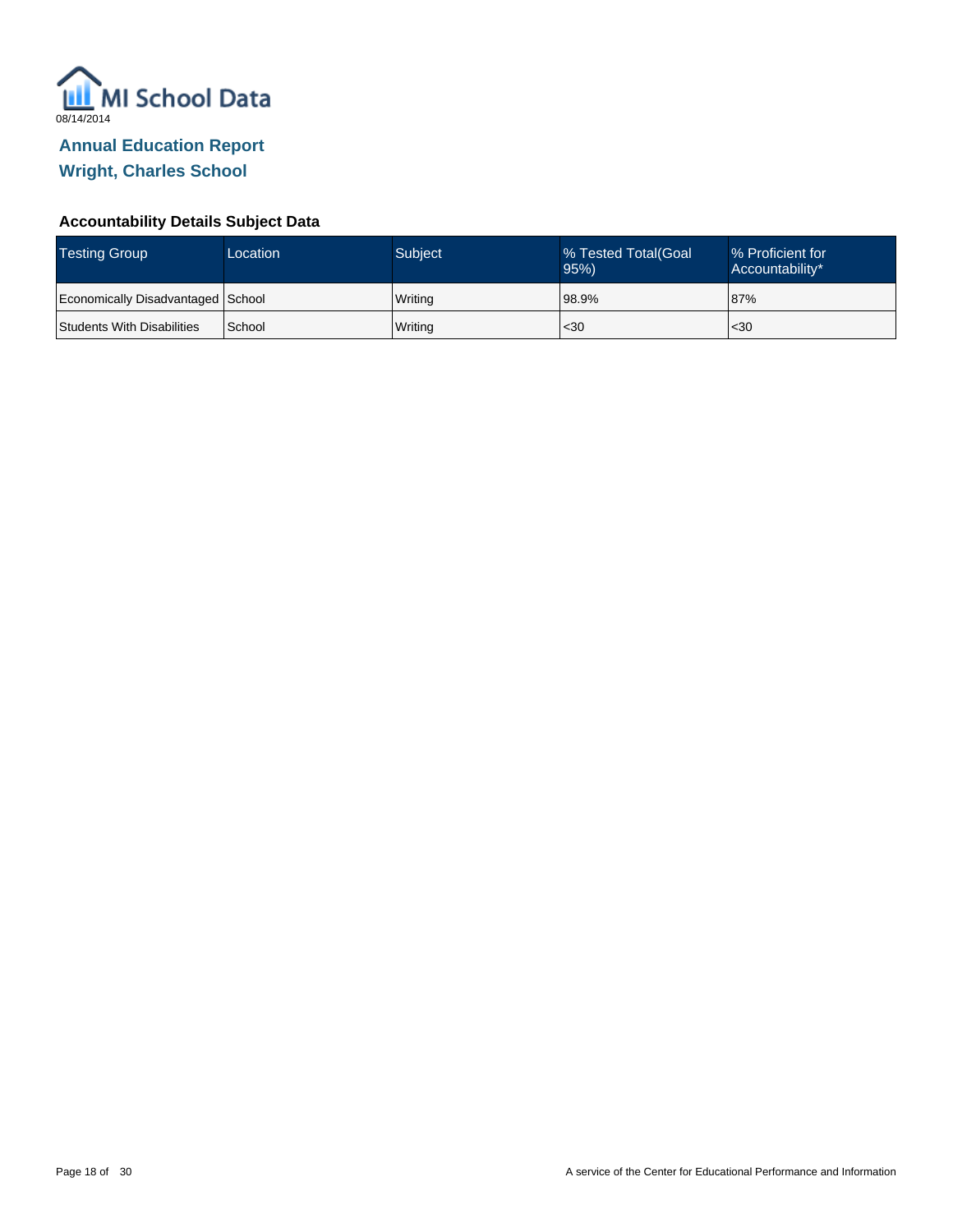

#### **Accountability Details Graduation Data**

| <b>Testing Group</b>                      | Location        | Accountability Scorecard Completion Rate<br>(High Schools only)<br>(Goal 80%) |
|-------------------------------------------|-----------------|-------------------------------------------------------------------------------|
| <b>All Students</b>                       | Statewide       | 77%                                                                           |
| American Indian                           | Statewide       | 64.1%                                                                         |
| African American                          | Statewide       | 60.5%                                                                         |
| Asian                                     | Statewide       | 87.9%                                                                         |
| Hispanic of Any Race                      | Statewide       | 67.3%                                                                         |
| Migrant                                   | Statewide       | 70.5%                                                                         |
| Native Hawaiian or Other Pacific Islander | Statewide       | 69.2%                                                                         |
| Two or More Races                         | Statewide       | 73.9%                                                                         |
| White                                     | Statewide       | 82.1%                                                                         |
| Female                                    | Statewide       | 81.5%                                                                         |
| Male                                      | Statewide       | 72.7%                                                                         |
| Economically Disadvantaged                | Statewide       | 63.9%                                                                         |
| English Language Learners                 | Statewide       | 65.4%                                                                         |
| <b>Students With Disabilities</b>         | Statewide       | 53.6%                                                                         |
| <b>Homeless</b>                           | Statewide       | 54.2%                                                                         |
| <b>All Students</b>                       | <b>District</b> | 64.6%                                                                         |
| African American                          | <b>District</b> | 64.5%                                                                         |
| Asian                                     | <b>District</b> | 79.1%                                                                         |
| Hispanic of Any Race                      | <b>District</b> | 69.2%                                                                         |
| White                                     | <b>District</b> | 44.9%                                                                         |
| Economically Disadvantaged                | <b>District</b> | 63.7%                                                                         |
| English Language Learners                 | <b>District</b> | 71.5%                                                                         |
| <b>Students With Disabilities</b>         | <b>District</b> | 40.9%                                                                         |
| Bottom 30%                                | <b>District</b> | 86.1%                                                                         |

\* All data based on students enrolled for a full academic year.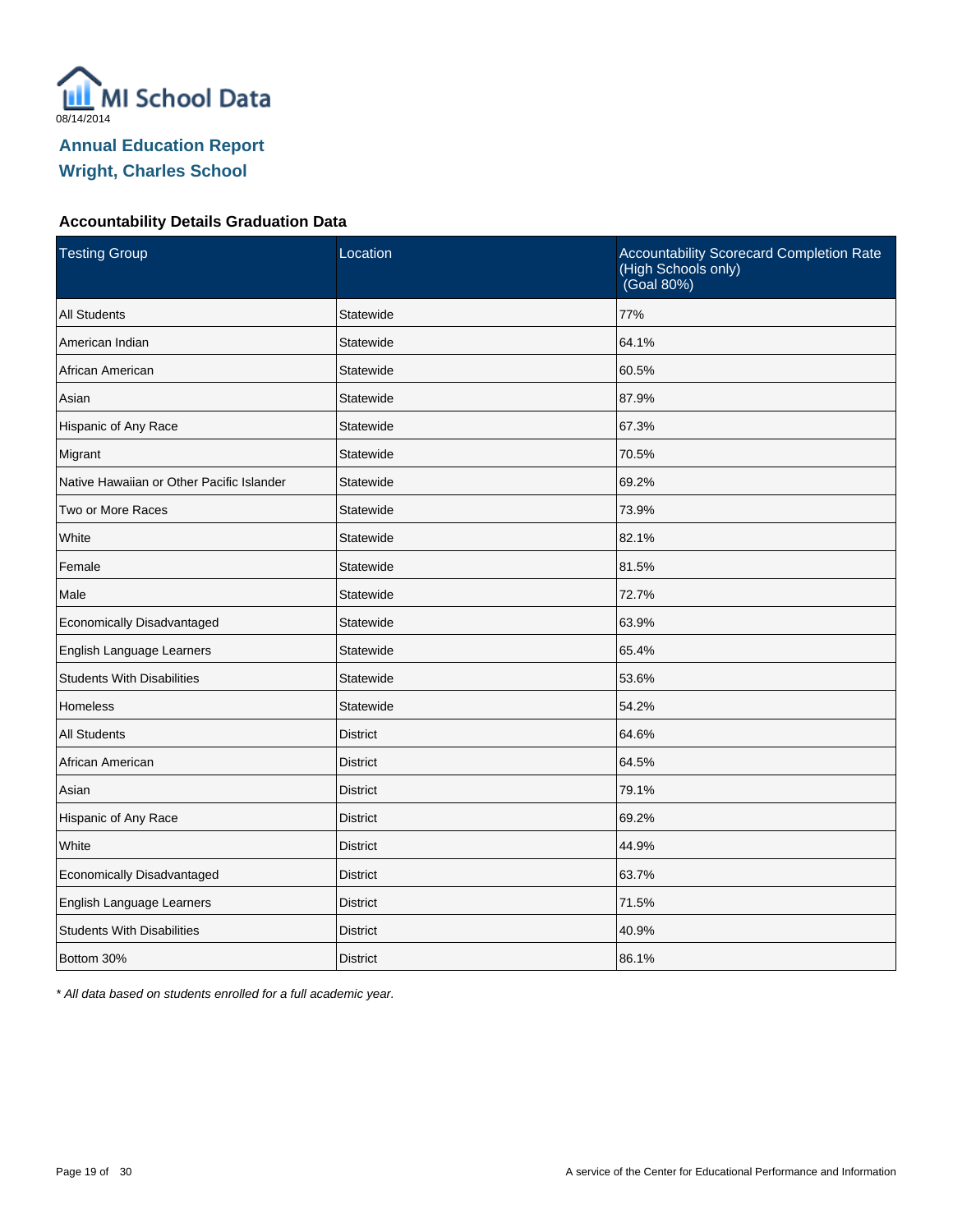

#### **Accountability Details Attendance Data**

| <b>Testing Group</b> | Location        | Attendance Rate<br>(Goal 90%) |
|----------------------|-----------------|-------------------------------|
| <b>All Students</b>  | Statewide       | 94.3%                         |
| <b>All Students</b>  | <b>District</b> | 86.8%                         |
| <b>All Students</b>  | School          | 85%                           |

\* All data based on students enrolled for a full academic year.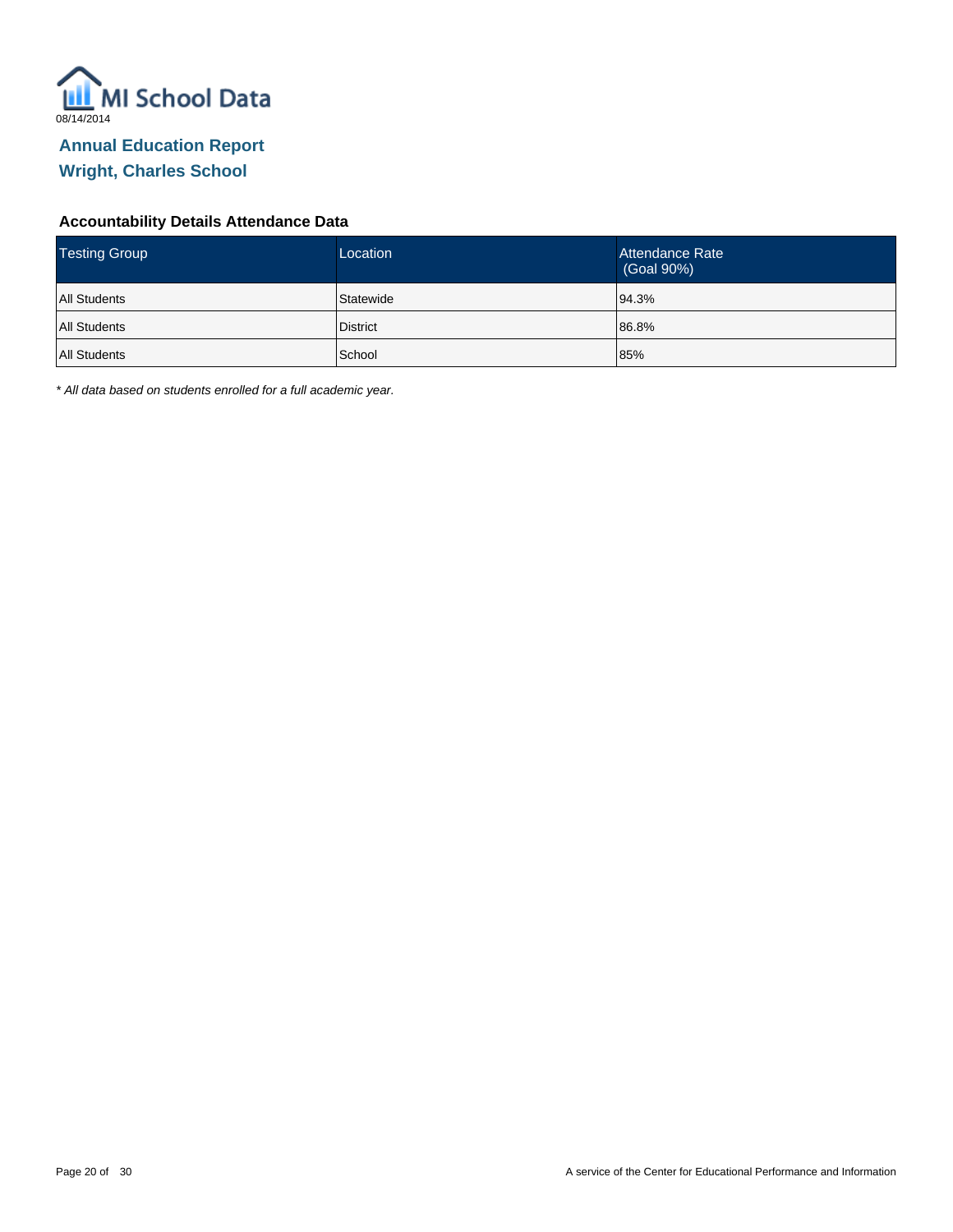

**Wright, Charles School**

#### **Accountability Status District Data**

| <b>District</b><br><b>Name</b> | Reading<br><b>Status</b> | Reading<br>Score <sup>1</sup> | Writina<br>Status | <b>Writing</b><br>Score | Math Status Math Score |  | Science<br><b>Status</b> | Science<br>Score <sup>1</sup> | Social<br><b>Studies</b><br><b>Status</b> | Social <sup>'</sup><br><b>Studies</b><br>Score | Overall<br><b>Status</b> | Dverall<br>Score |
|--------------------------------|--------------------------|-------------------------------|-------------------|-------------------------|------------------------|--|--------------------------|-------------------------------|-------------------------------------------|------------------------------------------------|--------------------------|------------------|
|--------------------------------|--------------------------|-------------------------------|-------------------|-------------------------|------------------------|--|--------------------------|-------------------------------|-------------------------------------------|------------------------------------------------|--------------------------|------------------|

No Data to Display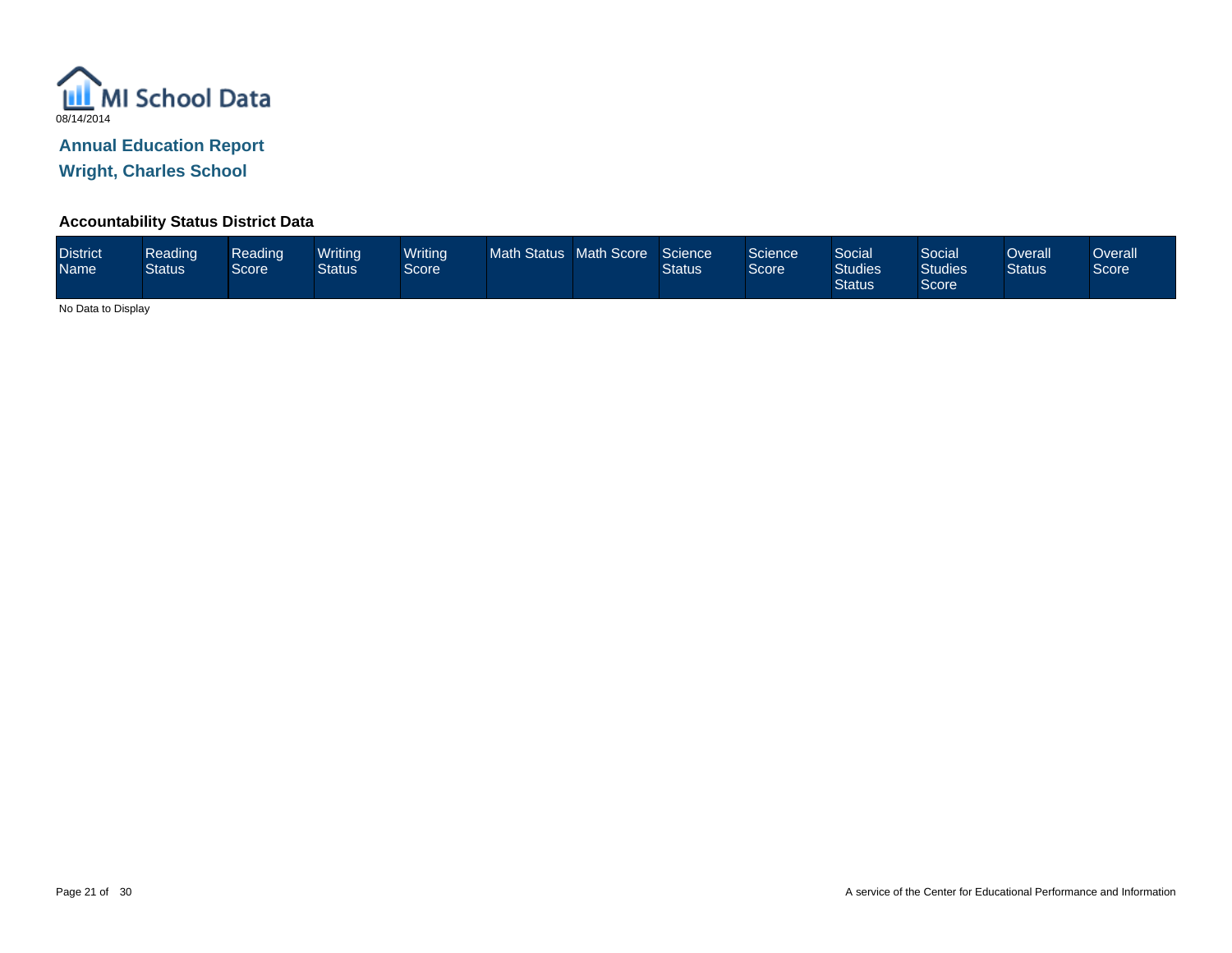

**Wright, Charles School**

#### **Accountability Status School Data**

| <b>District</b><br><b>Name</b>             | School<br>Name           | <b>Title 1</b><br><b>Status</b> | Reading<br><b>Status</b> | Reading<br>Score | Writing<br><b>Status</b> | Writing<br>Score | <b>Math</b><br><b>Status</b> | <b>Math</b><br>Score | Science<br><b>Status</b> | Science<br>Score | Social<br><b>Studies</b><br><b>Status</b> | Social<br><b>Studies</b><br>Score | Overall<br><b>Status</b> | Overall<br>Score |
|--------------------------------------------|--------------------------|---------------------------------|--------------------------|------------------|--------------------------|------------------|------------------------------|----------------------|--------------------------|------------------|-------------------------------------------|-----------------------------------|--------------------------|------------------|
| Detroit City Wright,<br>School<br>District | <b>Charles</b><br>School |                                 | Green                    |                  | Green                    |                  | Green                        | າ                    | Red                      |                  | Red                                       |                                   | Yellow                   | 28               |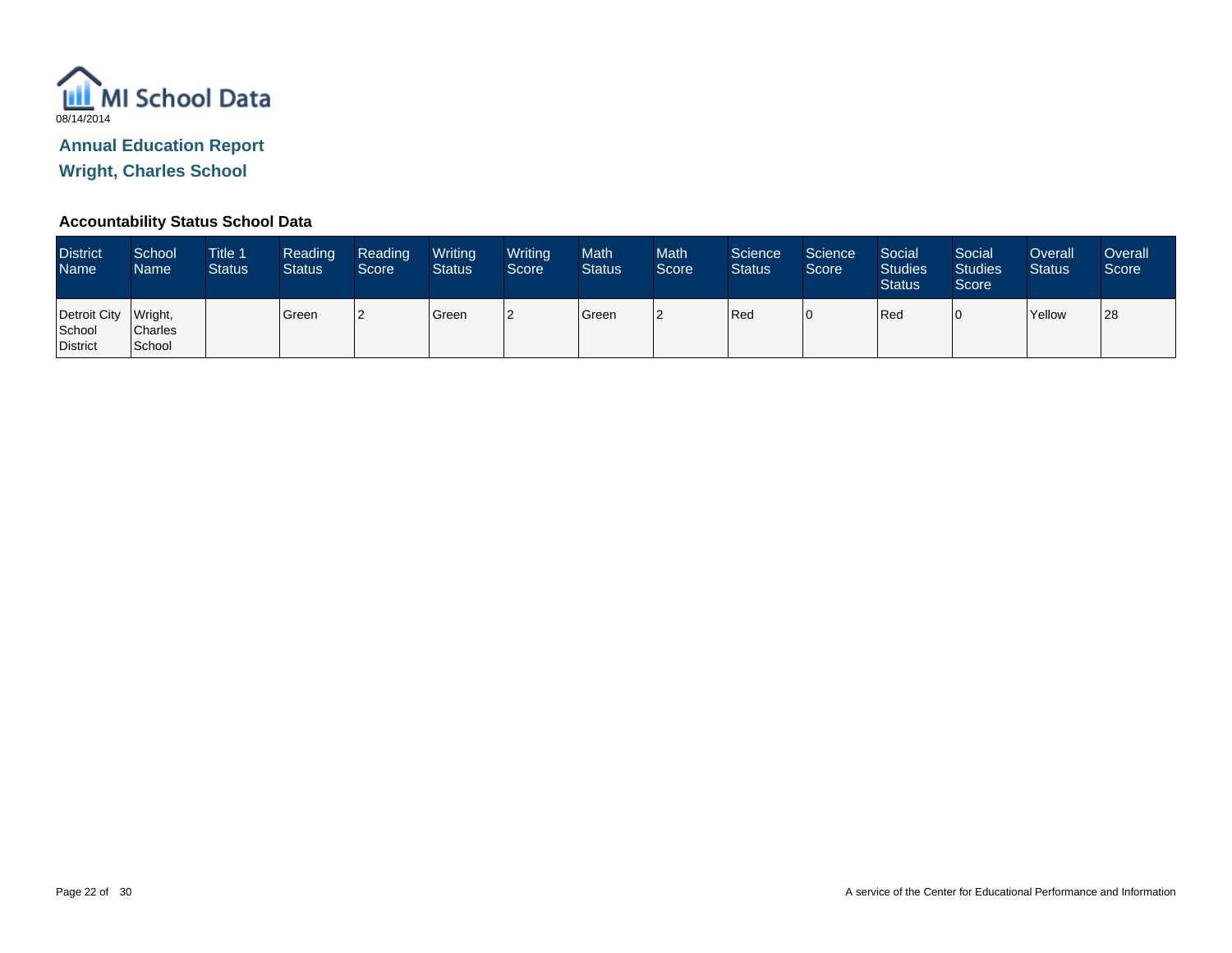

#### **Teacher Quality - Qualification**

|                                                                                                             | Other | B.A. | <b>M.A.</b> | .P.H.D.' |
|-------------------------------------------------------------------------------------------------------------|-------|------|-------------|----------|
| Professional Qualifications of 0<br>All Public Elementary and<br>Secondary School Teachers<br>in the School |       |      | 133         |          |

Professional Qualifications are defined by the State and may include information such as the degrees of public school teachers (e.g., percentage of teachers with Bachelors Degrees or Masters Degrees) or the percentage of fully certified teachers

#### **Teacher Quality - Class**

|                                                                                                                              | School Aggregate | <b>High-Poverty Schools</b> | <b>Low-Poverty Schools</b> |
|------------------------------------------------------------------------------------------------------------------------------|------------------|-----------------------------|----------------------------|
| Percentage of Core Academic<br>Subject Elementary and Secondary<br>School Classes not Taught by Highly<br>Qualified Teachers | 10.0%            | 0.0%                        | $0.0\%$                    |

#### **Teacher Quality - Provisional**

|                                                                                                             | <b>Certification Percent</b> |
|-------------------------------------------------------------------------------------------------------------|------------------------------|
| Percentage of Public Elementary and Secondary School Teachers in the<br>School with Emergency Certification | 10%                          |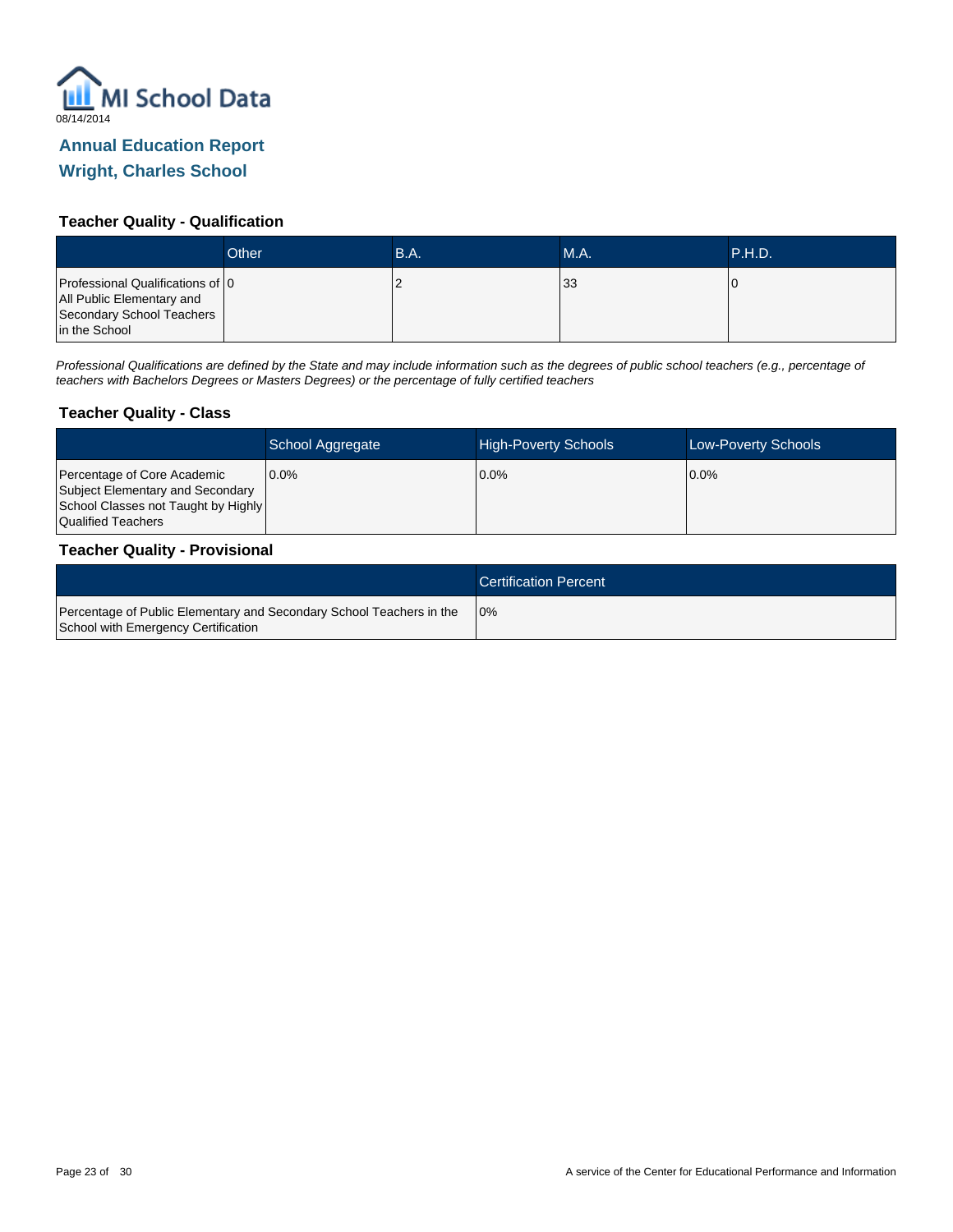

#### **NAEP Grade 4 Math**

|                                                                                                                                             | <b>Percent of Students</b>                               | Percent below Basic        | <b>Percent Basic</b>                          | <b>Percent Proficient</b>                    | Percent Advanced            |
|---------------------------------------------------------------------------------------------------------------------------------------------|----------------------------------------------------------|----------------------------|-----------------------------------------------|----------------------------------------------|-----------------------------|
| <b>All Students</b>                                                                                                                         | 100                                                      | 23                         | 40                                            | 30                                           | $\overline{7}$              |
| Male<br>Female                                                                                                                              | 52<br>48                                                 | 24<br>23                   | 38<br>41                                      | 31<br>30                                     | 6                           |
| National Lunch<br>Program Eligibility<br>Eligible<br>Not Eligible<br>Info not available                                                     | 54<br>46<br>$\ddagger$                                   | 35<br>9<br>ŧ               | 45<br>34<br>ŧ                                 | 18<br>45<br>$\ddagger$                       | 2<br>12<br>ŧ                |
| Race/Ethnicity<br>White<br><b>Black</b><br>Hispanic<br>Asian<br>American Indian<br>Native Hawaiian/Pacific<br>Islander<br>Two or More Races | 66<br>19<br>9<br>11<br>ŧ<br>$\ddagger$<br>$\overline{2}$ | 14<br>53<br>36<br>11<br>16 | 41<br>37<br>42<br>35<br>ŧ<br>$\ddagger$<br>50 | 38<br>9<br>18<br>24<br>ŧ<br>$\ddagger$<br>24 | 30<br>ŧ<br>$\ddagger$<br>10 |
| Student classified as<br>having a disability<br><b>SD</b><br>Not SD                                                                         | 12<br>88                                                 | 50<br>20                   | 34<br>40                                      | 15<br>33                                     |                             |
| Student is an English<br>Language Learner<br>ELL<br>Not ELL                                                                                 | 8<br>92                                                  | 21<br>21                   | 40<br>40                                      | 32<br>32                                     |                             |

‡ Reporting Standards not met. Note: Observed differences are not necessarily statistically significant. Detail may not sum to total because of rounding. SOURCE: U.S. Department of Education. Institute for Education Sciences. National Center for Education Statistics. National Assessment Program (NAEP) 2013 Mathematics Achievement.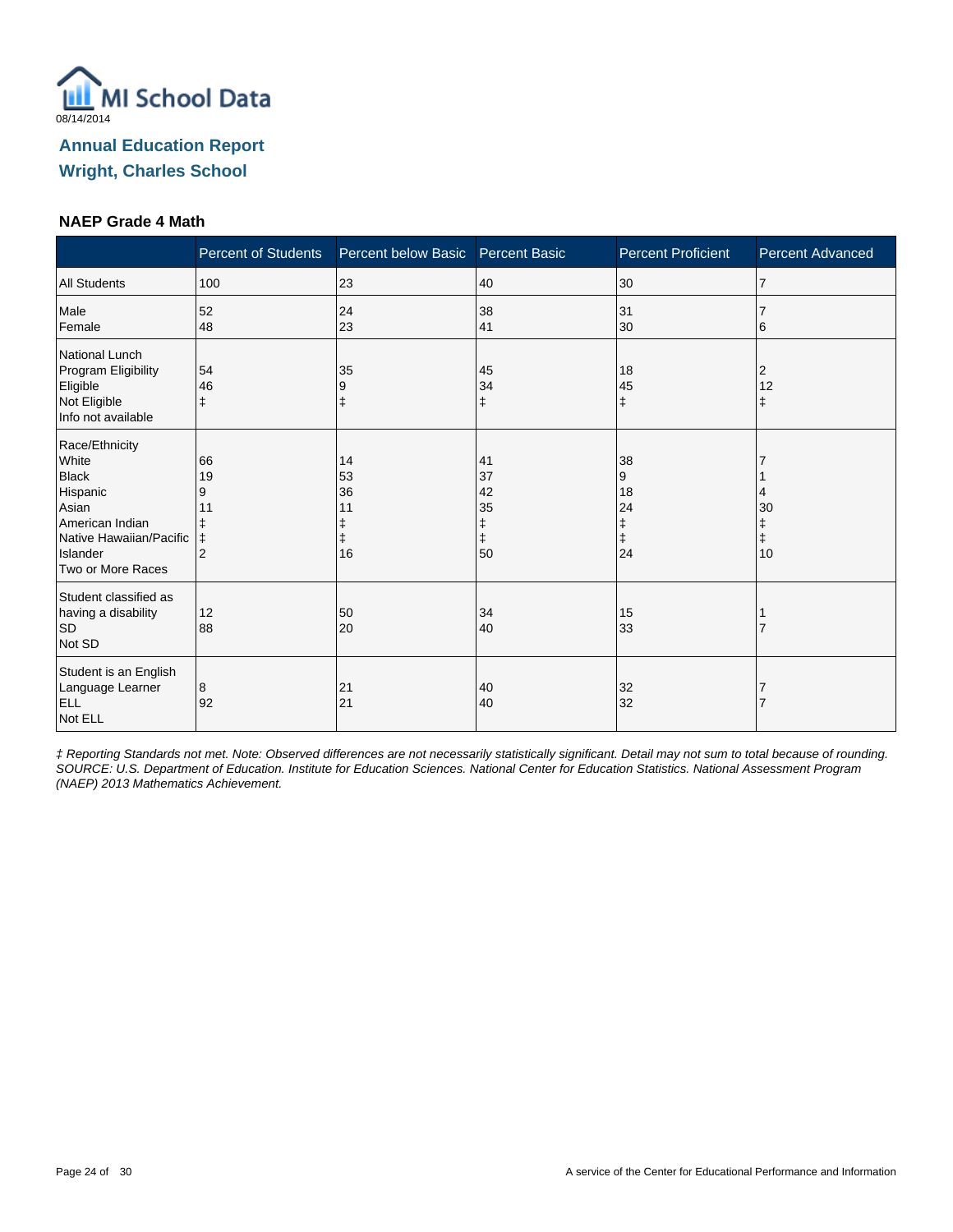

#### **NAEP Grade 8 Math**

|                                                                                                                                             | <b>Percent of Students</b> | Percent below Basic              | <b>Percent Basic</b>                | <b>Percent Proficient</b>                   | Percent Advanced |
|---------------------------------------------------------------------------------------------------------------------------------------------|----------------------------|----------------------------------|-------------------------------------|---------------------------------------------|------------------|
| <b>All Students</b>                                                                                                                         | 100                        | 30                               | 40                                  | 23                                          | $\overline{7}$   |
| Male<br>Female                                                                                                                              | 52<br>48                   | 31<br>28                         | 38<br>42                            | 23<br>24                                    | 8<br>6           |
| National Lunch<br>Program Eligibility<br>Eligible<br>Not Eligible<br>Info not available                                                     | 46<br>54<br>$\Omega$       | 46<br>16<br>0                    | 38<br>42<br>0                       | 14<br>32<br>$\Omega$                        | 2<br>10<br>0     |
| Race/Ethnicity<br>White<br><b>Black</b><br>Hispanic<br>Asian<br>American Indian<br>Native Hawaiian/Pacific<br>Islander<br>Two or More Races | 72<br>16<br>6<br>3<br>2    | 21<br>64<br>51<br>12<br>$\Omega$ | 43<br>29<br>35<br>28<br>0<br>0<br>0 | 29<br>6<br>13<br>30<br>$\Omega$<br>0<br>l O | 30<br>0          |
| Student classified as<br>having a disability<br><b>SD</b><br>Not SD                                                                         | 12<br>88                   | 50<br>20                         | 34<br>40                            | 14<br>33                                    | 2                |
| Student is an English<br>Language Learner<br>ELL<br>Not ELL                                                                                 | 3<br>97                    | 74<br>28                         | 24<br>41                            | $\overline{2}$<br>24                        | 0                |

‡ Reporting Standards not met. NOTE: Observed differences are not necessarily statistically significant. Detail may not sum to total because of rounding. SOURCE: U.S. Department of Education. Institute for Education Sciences. National Center for Education Statistics. National Assessment Program (NAEP) 2013 Mathematics Achievement.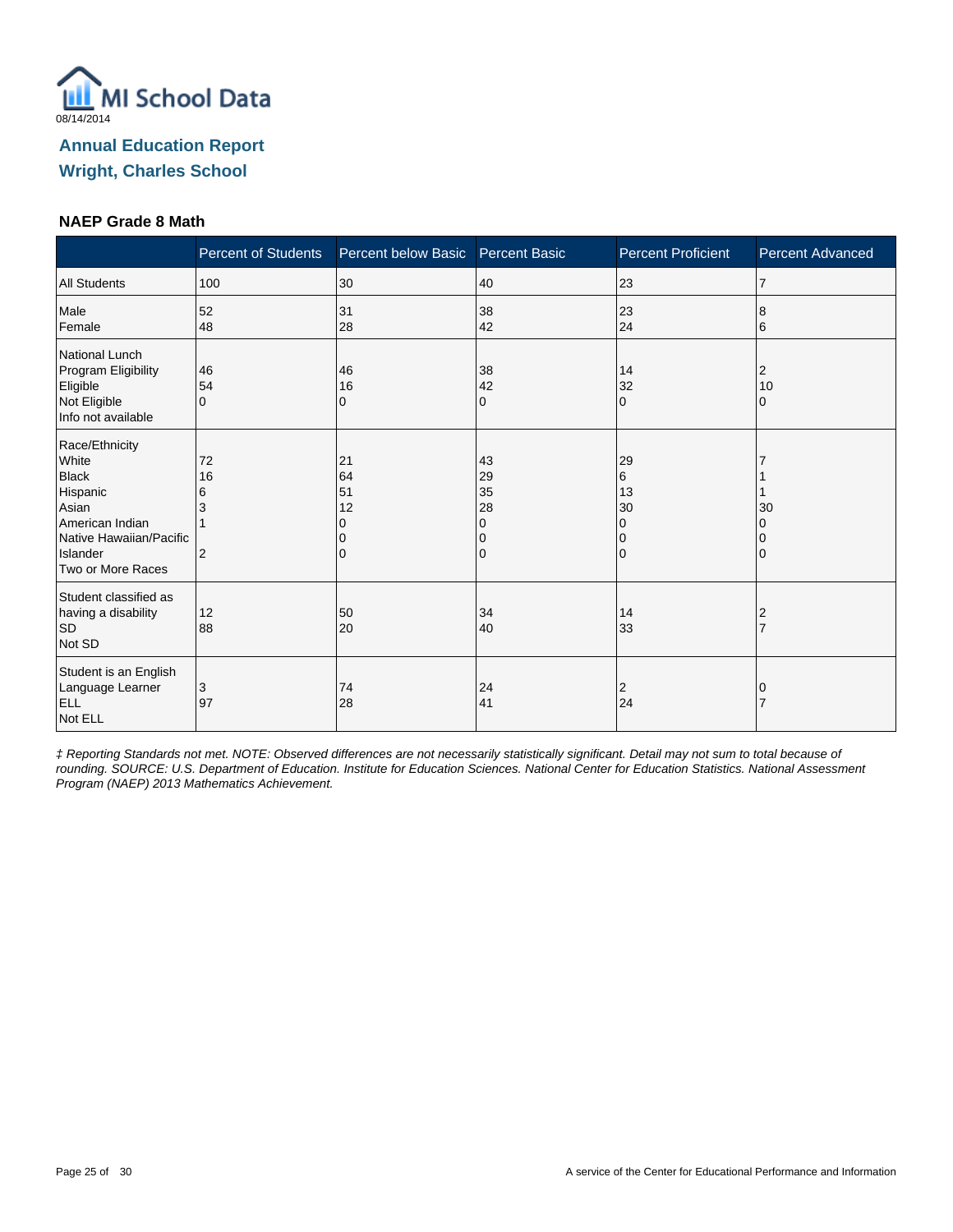

#### **NAEP Grade 12 Math**

|                                                                                                                                             | <b>Percent of Students</b> | Percent below Basic Percent Basic |                                     | <b>Percent Proficient</b>      | <b>Percent Advanced</b> |
|---------------------------------------------------------------------------------------------------------------------------------------------|----------------------------|-----------------------------------|-------------------------------------|--------------------------------|-------------------------|
| <b>All Students</b>                                                                                                                         | 100                        | 34                                | 41                                  | 23                             | $\overline{2}$          |
| Male<br>Female                                                                                                                              | 51<br>49                   | 32<br>35                          | 41<br>42                            | 26<br>22                       |                         |
| National Lunch<br>Program Eligibility<br>Eligible<br>Not Eligible<br>Info not available                                                     | 35<br>64<br>$\Omega$       | 54<br>22<br>$\Omega$              | 37<br>44<br>0                       | 9<br>32<br>$\Omega$            | $\Omega$                |
| Race/Ethnicity<br>White<br><b>Black</b><br>Hispanic<br>Asian<br>American Indian<br>Native Hawaiian/Pacific<br>Islander<br>Two or More Races | 76<br>14<br>5<br>3<br>0    | 26<br>68<br>58<br>26<br>0         | 42<br>27<br>33<br>32<br>O<br>O<br>0 | 30<br>5<br>9<br>35<br>$\Omega$ |                         |
| Student classified as<br>having a disability<br><b>SD</b><br>Not SD                                                                         | 9<br>91                    | 78<br>30                          | 19<br>43                            | 3<br>25                        | 2                       |
| Student is an English<br>Language Learner<br><b>ELL</b><br>Not ELL                                                                          | 2<br>98                    | 0<br>33                           | 0<br>41                             | 0<br>24                        | O<br>$\overline{2}$     |

‡ Reporting Standards not met. NOTE: Observed differences are not necessarily statistically significant. Detail may not sum to total because of rounding. SOURCE: U.S. Department of Education. Institute for Education Sciences. National Center for Education Statistics. National Assessment Program (NAEP) 2013 Mathematics Achievement.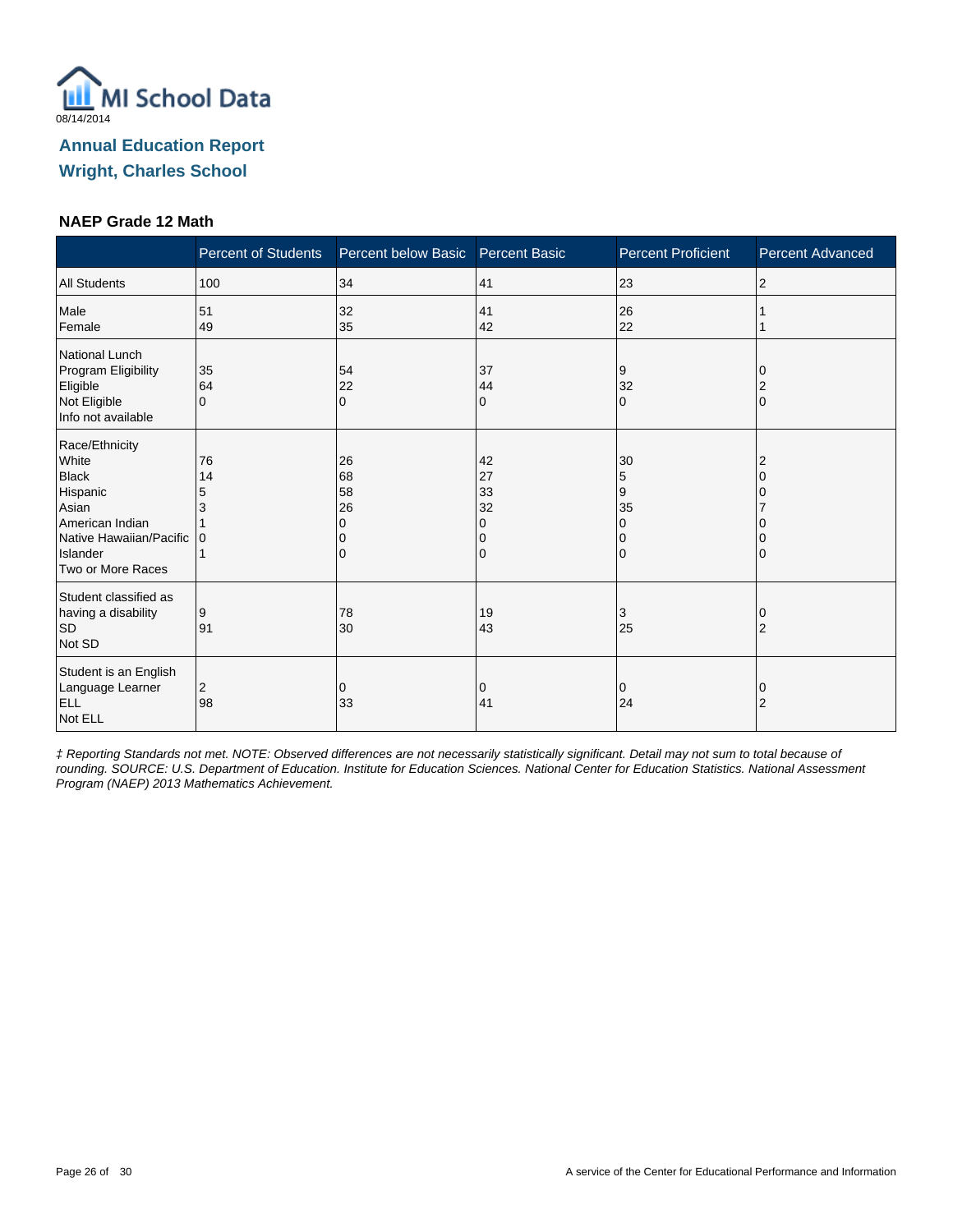

#### **NAEP Grade 4 Reading**

|                                                                                                                                             | <b>Percent of Students</b>          | Percent below Basic            | <b>Percent Basic</b>                | <b>Percent Proficient</b>             | Percent Advanced  |
|---------------------------------------------------------------------------------------------------------------------------------------------|-------------------------------------|--------------------------------|-------------------------------------|---------------------------------------|-------------------|
| <b>All Students</b>                                                                                                                         | 100                                 | 36                             | 33                                  | 25                                    | 6                 |
| Male<br>Female                                                                                                                              | 50<br>50                            | 31<br>20                       | 37<br>37                            | 28<br>37                              | 4<br>6            |
| National Lunch<br>Program Eligibility<br>Eligible<br>Not Eligible<br>Info not available                                                     | 35<br>64<br>$\Omega$                | 37<br>19<br>0                  | 39<br>36<br>0                       | 22<br>38<br>$\Omega$                  | 2                 |
| Race/Ethnicity<br>White<br><b>Black</b><br>Hispanic<br>Asian<br>American Indian<br>Native Hawaiian/Pacific<br>Islander<br>Two or More Races | 66<br>18<br>9<br>3<br>0<br>$\Omega$ | 28<br>61<br>47<br>23<br>n<br>0 | 35<br>27<br>32<br>32<br>0<br>0<br>0 | 29<br>11<br>18<br>32<br>0<br>$\Omega$ | 8<br>3<br>13<br>0 |
| Student classified as<br>having a disability<br><b>SD</b><br>Not SD                                                                         | $\overline{7}$<br>93                | 66<br>23                       | 25<br>32                            | 9<br>34                               | 5                 |
| Student is an English<br>Language Learner<br><b>ELL</b><br>Not ELL                                                                          | 2<br>98                             | 0<br>25                        | 0<br>37                             | 0<br>33                               | 0<br>5            |

# Rounds to zero

‡ Reporting Standards not met. NOTE: Observed differences are not necessarily statistically significant. Detail may not sum to total because of rounding. SOURCE: U.S. Department of Education, Institute of Education Sciences, National Center for Education Statistics, National Assessment of Educational Progress (NAEP), 2013 Reading Assessment.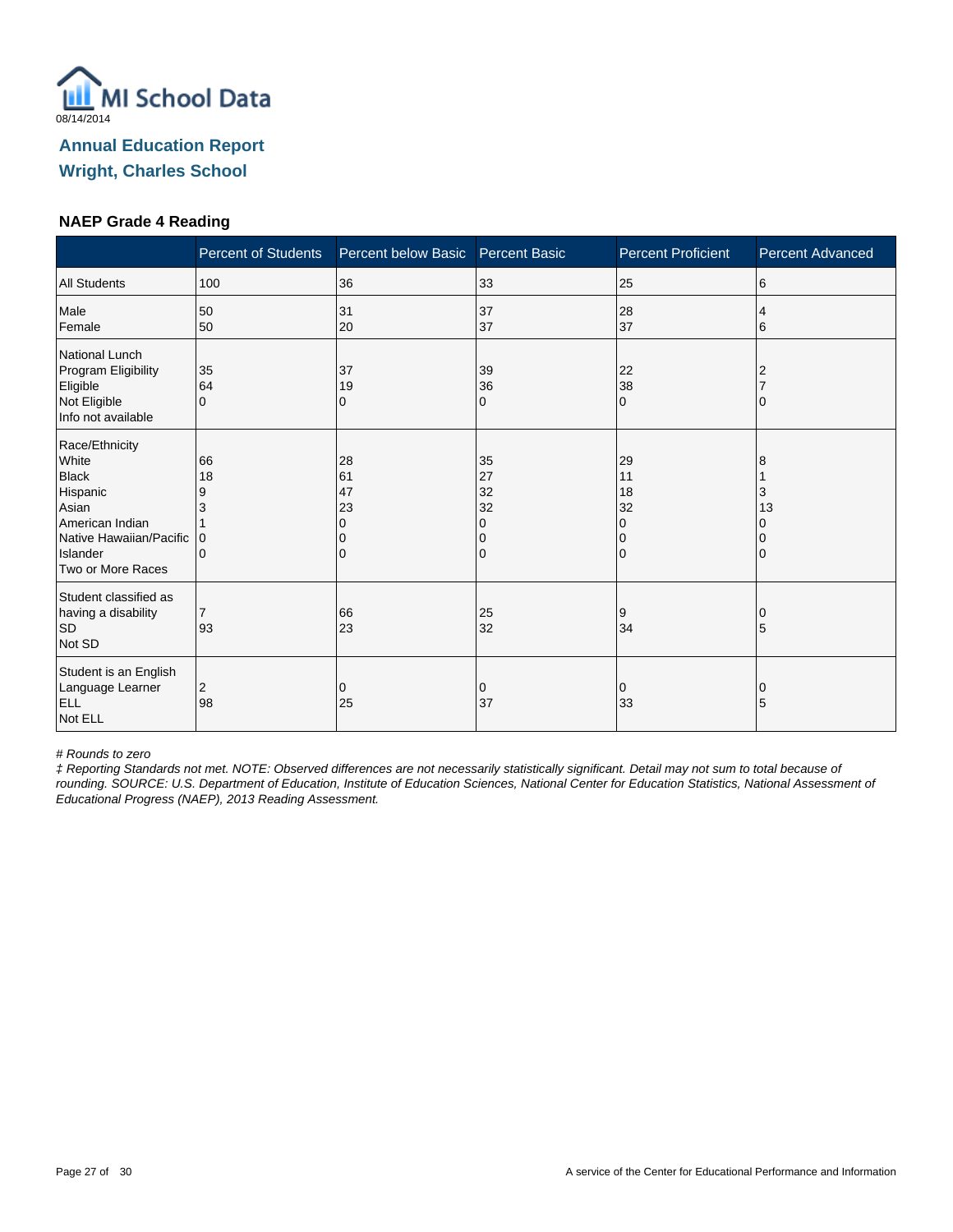

#### **NAEP Grade 8 Reading**

|                                                                                                                                             | <b>Percent of Students</b>          | Percent below Basic       | <b>Percent Basic</b>                | <b>Percent Proficient</b>                                   | Percent Advanced |
|---------------------------------------------------------------------------------------------------------------------------------------------|-------------------------------------|---------------------------|-------------------------------------|-------------------------------------------------------------|------------------|
| <b>All Students</b>                                                                                                                         | 100                                 | 23                        | 44                                  | 30                                                          | 3                |
| Male<br>Female                                                                                                                              | 52<br>48                            | 26<br>19                  | 47<br>42                            | 25<br>35                                                    | 2<br>4           |
| National Lunch<br>Program Eligibility<br>Eligible<br>Not Eligible<br>Info not available                                                     | 46<br>54<br>$\Omega$                | 34<br>13<br>0             | 47<br>42<br>0                       | 18<br>40<br>$\Omega$                                        | 5<br>O           |
| Race/Ethnicity<br>White<br><b>Black</b><br>Hispanic<br>Asian<br>American Indian<br>Native Hawaiian/Pacific<br>Islander<br>Two or More Races | 72<br>15<br>6<br>3<br>$\Omega$<br>2 | 17<br>46<br>31<br>17<br>0 | 46<br>42<br>47<br>30<br>0<br>0<br>0 | 34<br>11<br>20<br>39<br>$\Omega$<br>$\Omega$<br>$\mathbf 0$ | 2<br>14          |
| Student classified as<br>having a disability<br><b>SD</b><br>Not SD                                                                         | 10<br>90                            | 59<br>19                  | 34<br>45                            | 7<br>33                                                     | 3                |
| Student is an English<br>Language Learner<br>ELL<br>Not ELL                                                                                 | 8<br>92                             | 61<br>34                  | 30<br>34                            | 8<br>25                                                     |                  |

# Rounds to zero

‡ Reporting Standards not met. NOTE: Observed differences are not necessarily statistically significant. Detail may not sum to total because of rounding. SOURCE: U.S. Department of Education, Institute of Education Sciences, National Center for Education Statistics, National Assessment of Educational Progress (NAEP), 2013 Reading Assessment.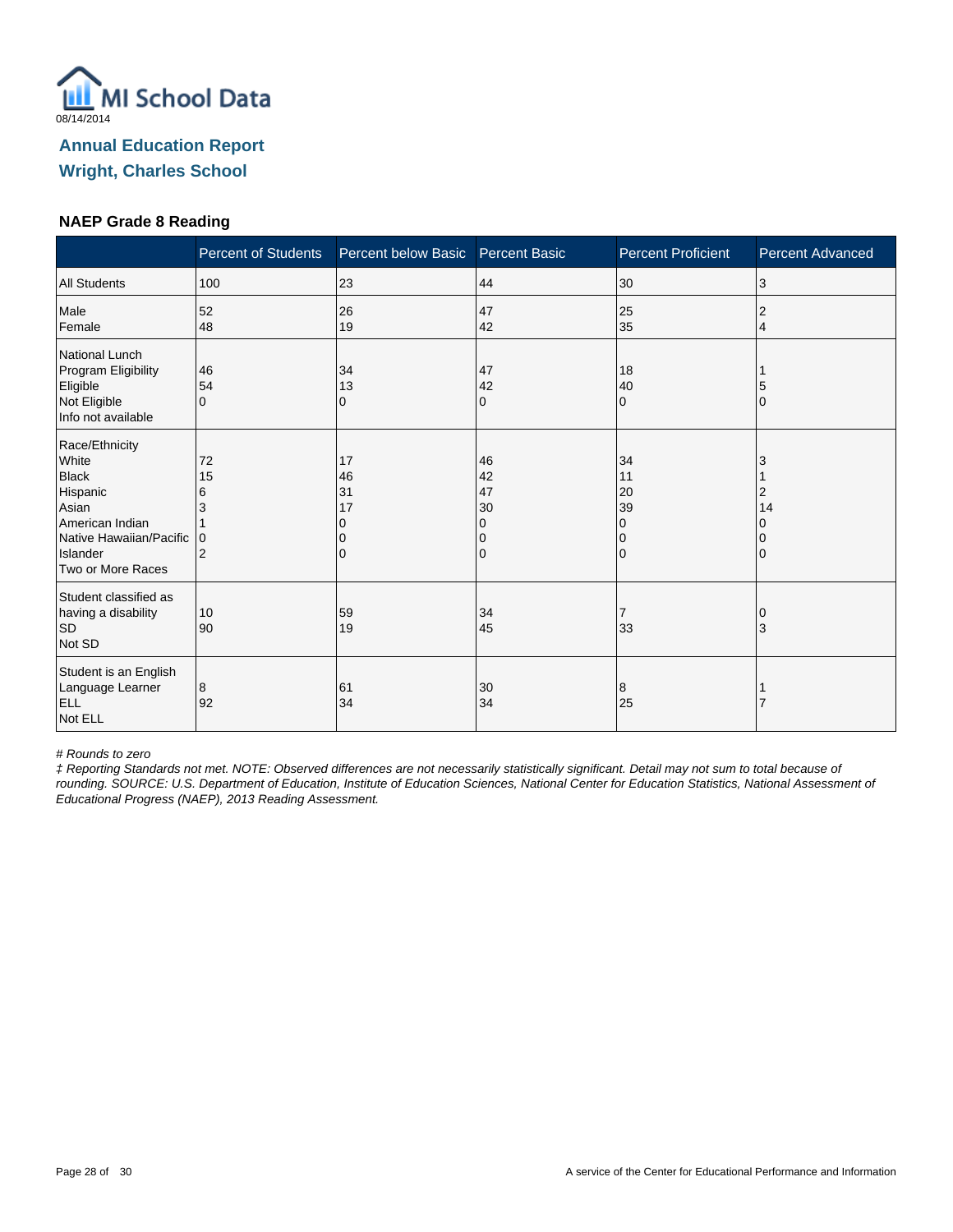

#### **NAEP Grade 12 Reading**

|                                                                                                                                             | <b>Percent of Students</b>                    | Percent below Basic            | <b>Percent Basic</b>                | <b>Percent Proficient</b>                                   | <b>Percent Advanced</b> |
|---------------------------------------------------------------------------------------------------------------------------------------------|-----------------------------------------------|--------------------------------|-------------------------------------|-------------------------------------------------------------|-------------------------|
| <b>All Students</b>                                                                                                                         | 100                                           | 26                             | 5                                   | 27                                                          | 5                       |
| Male<br>Female                                                                                                                              | 50<br>50                                      | 31<br>20                       | 37<br>37                            | 28<br>37                                                    | 4<br>6                  |
| National Lunch<br>Program Eligibility<br>Eligible<br>Not Eligible<br>Info not available                                                     | 35<br>64                                      | 37<br>19<br>0                  | 39<br>36<br>0                       | 22<br>38<br>$\Omega$                                        |                         |
| Race/Ethnicity<br>White<br><b>Black</b><br>Hispanic<br>Asian<br>American Indian<br>Native Hawaiian/Pacific<br>Islander<br>Two or More Races | 76<br>14<br>5<br>3<br>$\Omega$<br>$\mathbf 0$ | 20<br>52<br>34<br>21<br>O<br>0 | 38<br>36<br>44<br>26<br>0<br>0<br>0 | 36<br>12<br>21<br>41<br>$\Omega$<br>$\Omega$<br>$\mathbf 0$ | 6<br>12                 |
| Student classified as<br>having a disability<br><b>SD</b><br>Not SD                                                                         | $\overline{7}$<br>93                          | 66<br>23                       | 25<br>38                            | 8<br>34                                                     | 5                       |
| Student is an English<br>Language Learner<br><b>ELL</b><br>Not ELL                                                                          | 2<br>98                                       | 0<br>25                        | 0<br>37                             | 0<br>33                                                     | 0<br>5                  |

# Rounds to zero

‡ Reporting Standards not met. NOTE: Observed differences are not necessarily statistically significant. Detail may not sum to total because of rounding. SOURCE: U.S. Department of Education, Institute of Education Sciences, National Center for Education Statistics, National Assessment of Educational Progress (NAEP), 2013 Reading Assessment.